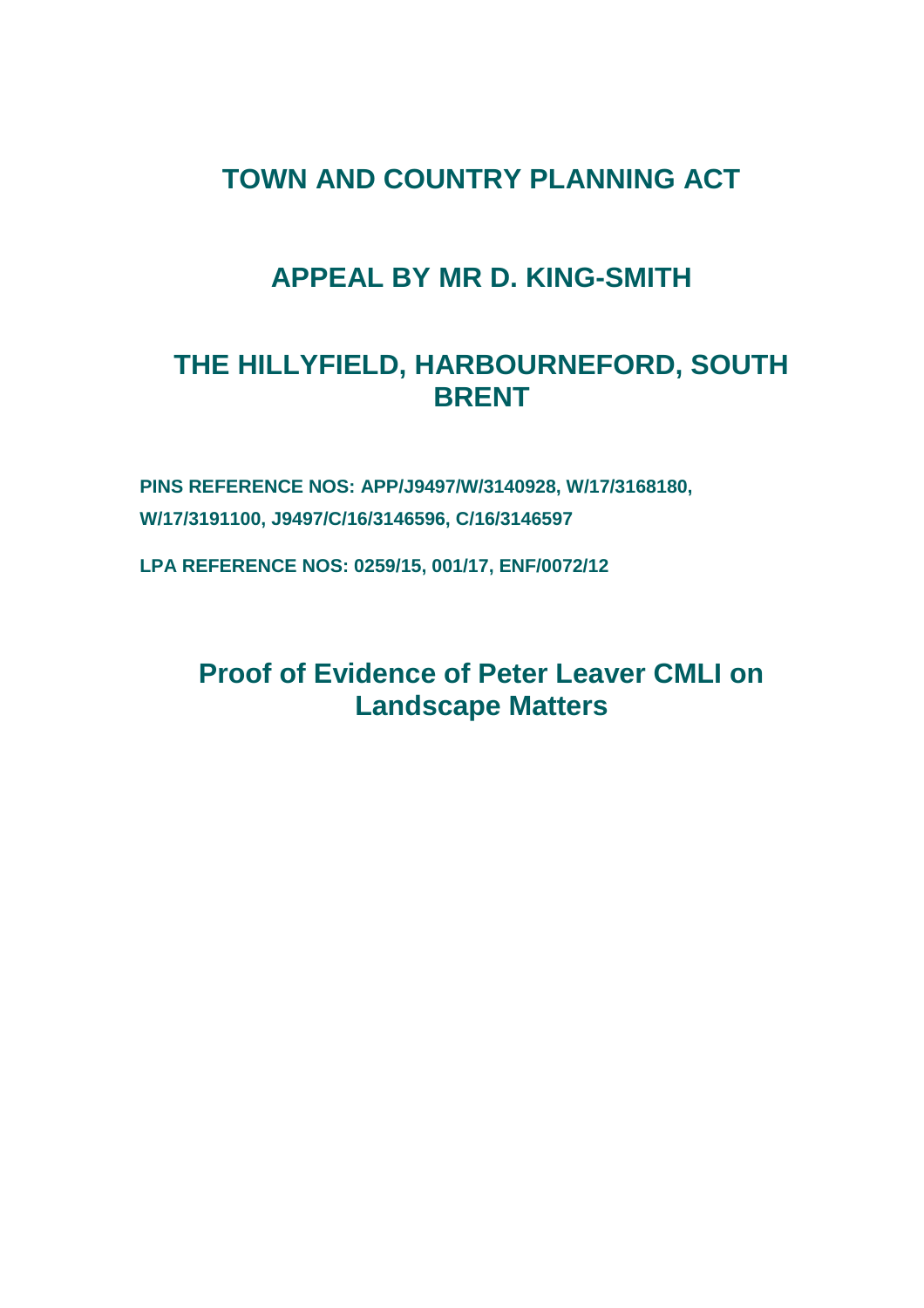# **Introduction**

- 1 I am Peter Leaver, a chartered landscape architect and director of David Wilson Partnership Limited. I hold a BA (hons) in landscape design and a postgraduate diploma in landscape architecture from Manchester Polytechnic. I was elected a member of the Landscape Institute in 1989. I worked from 1989 to 1997 for Bristol City Council, where my duties included landscape design for residential areas and preparing assessments of the landscape impact of planning applications for the City Council development control team.
- **2** Since 1997 I have been a partner, now director of David Wilson Partnership Limited, working as a landscape architect for a wide range of public and private sector clients. I currently advise the North Devon AONB on landscape matters. I have prepared landscape and visual impact assessments for a range of development types, including solar PV, large scale agricultural buildings and housing. I have previously given evidence at public inquiries and hearings on landscape and visual impact matters in relation to housing and renewable energy developments.
- **3** The evidence presented below constitutes my impartial and independent professional judgement, prepared with regard to relevant technical and professional standards.

## **Scope of Evidence**

- 4 This proof of evidence addresses the following reasons for refusal of planning consent and reasons for the issue of enforcement notices:
- 5 Part of para 1 APP 0438/17 (PINS ref 319110 and 3168180)

*"…The proposal represents unsympathetic development which, by nature of its isolated location, size, scale and residential accommodation, is considered to be detrimental to the character of the area, failing to enhance the special* 

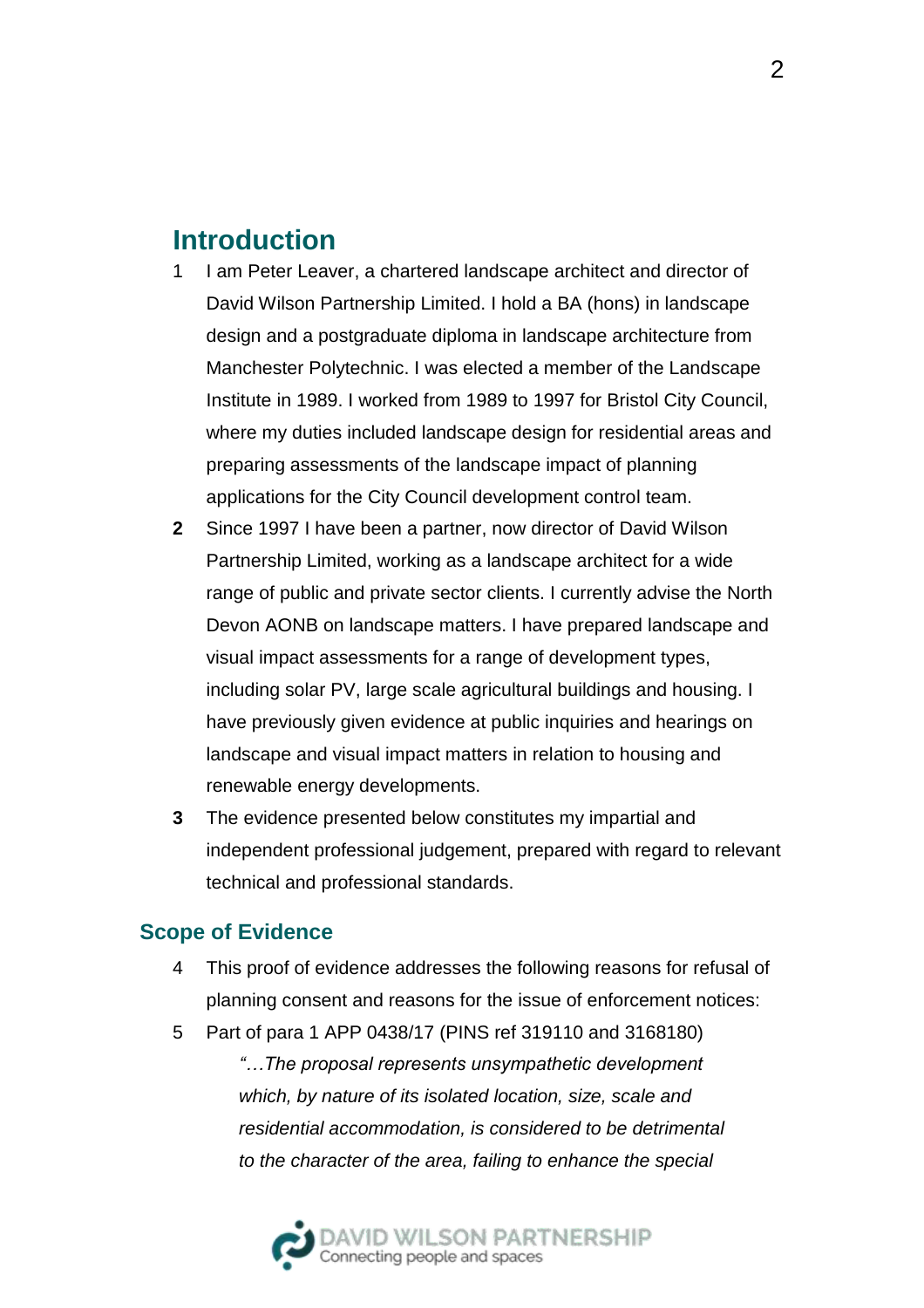*qualities of Dartmoor's landscape, specifically the pastoral character of the fields and the strong mediaeval field patterns. Furthermore, the proposal fails to respect the tranquillity and remoteness of the site. The proposal is therefore contrary to Policies COR1, COR3 … of the Dartmoor National Park Authority Core Strategy, Policies DMD5 and DMD34 of the Development Management and Delivery Development Plan Document, and the core aim of sustainable development as set out in the National Planning Policy Framework"*

6 APP 0446/17 Enforcement notices 1 and 2 (PINS ref 3146596 and 3146597)

> *"The Development is contrary to policies COR1, COR2 and DMD34 in the development plan and government advice contained in the National Planning Policy Framework, in particular at para 115 and the National Parks Circular 2010. The Authority considers the Development an unjustified visual intrusion that adversely affects the character and appearance of this part of the National Park."*

- 7 Evidence also addresses the impact of APP 0259/15 on the landscape character of this part of the National Park. (PINS ref 3140928)
- 8 Evidence outlines:
	- the landscape character baseline for the woodland and surrounding area.
	- Policies relating to landscape conservation and enhancement
	- The sensitivity of the site and surrounding area to the type of development and change of use proposed
	- Description of the development and change of use
	- The impact of the development on landscape character and planning policy.
- 9 It is the National Park's view that there are benefits to the character of the designated landscape in bringing the woodland at Hillyfield and Tom's Brake into active management. Other evidence will argue that the built development and changes of use that are the subject of this

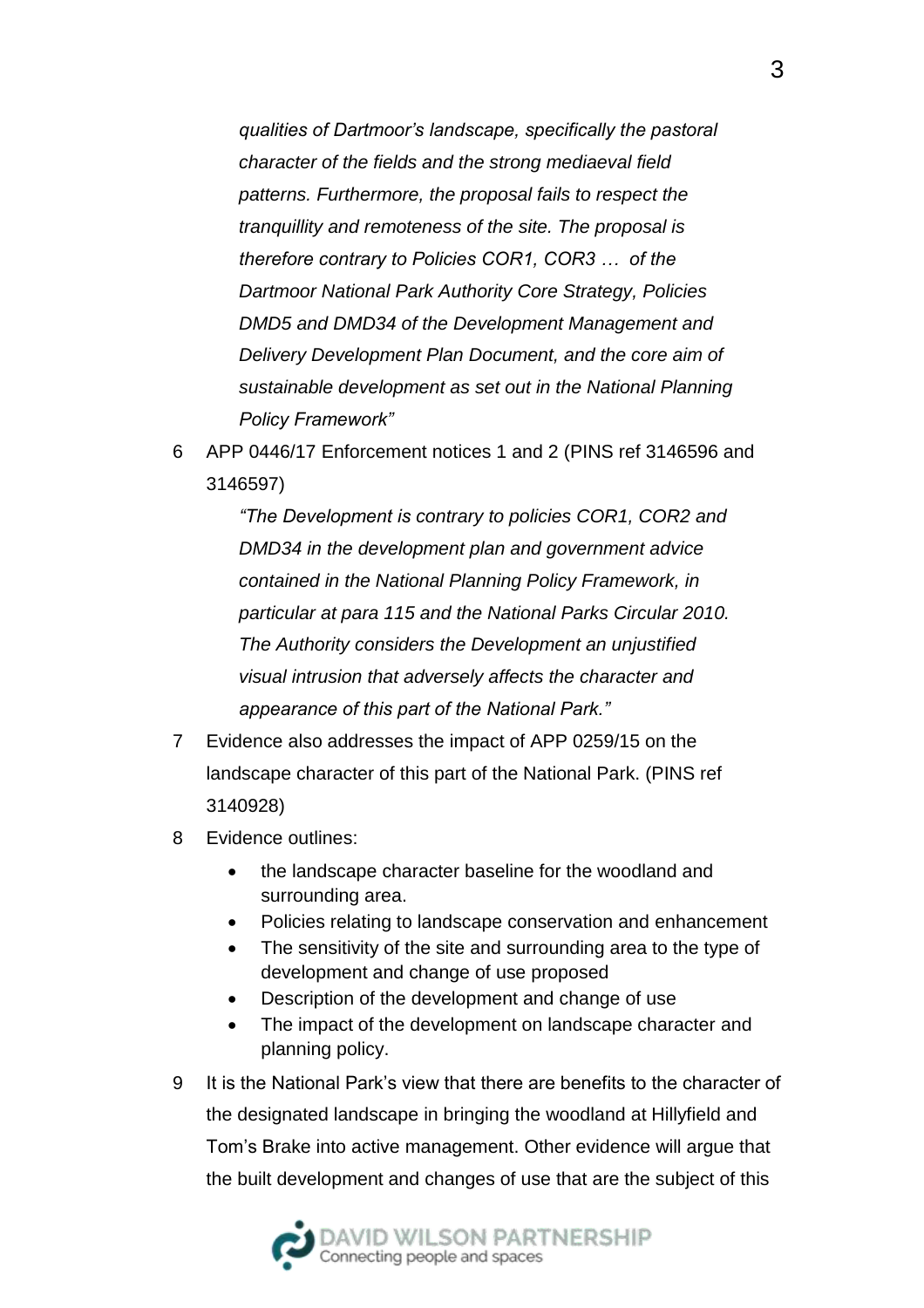appeal are not a necessary or justified harm to balance against those benefits.

## **The Site**

- 10 The site is as indicated on Fig 1. The site is a steeply sloping, wooded valley to the south east of Harbourneford. It includes an area of ancient woodland, small disused quarry and watermeadow centred on a stream that runs through the valley. There is no public access to the site.
- 11 The woodland is accessed from a minor road to the north via a stone track. There are a number of other tracks through the woodland and a timber handling area (Fig1, J). Other structures and developments within the site are centred on three main areas: The quarry, the area around the handling area and the meadow. Appendix 3 includes photographs of the development on site.

## **National Policy**

- 12 The Environment Act 1995 sets out the statutory purposes for national parks in England and Wales:
	- Conserve and enhance the natural beauty, wildlife and cultural heritage
	- Promote opportunities for the understanding and enjoyment of the special qualities of national parks by the public
- 13 The purposes are reflected in para115 of the Framework, which requires great weight to be given to conserving and enhancing landscape and scenic beauty in the National Park.

## **Dartmoor National Park Authority Local Plan**

14 The Local Plan Core Strategies document sets out 16 sustainability objectives, the first of which reflects the first primary purpose of designation:

> *To protect the special qualities and natural beauty of the Dartmoor National Park (CDXX p11)*

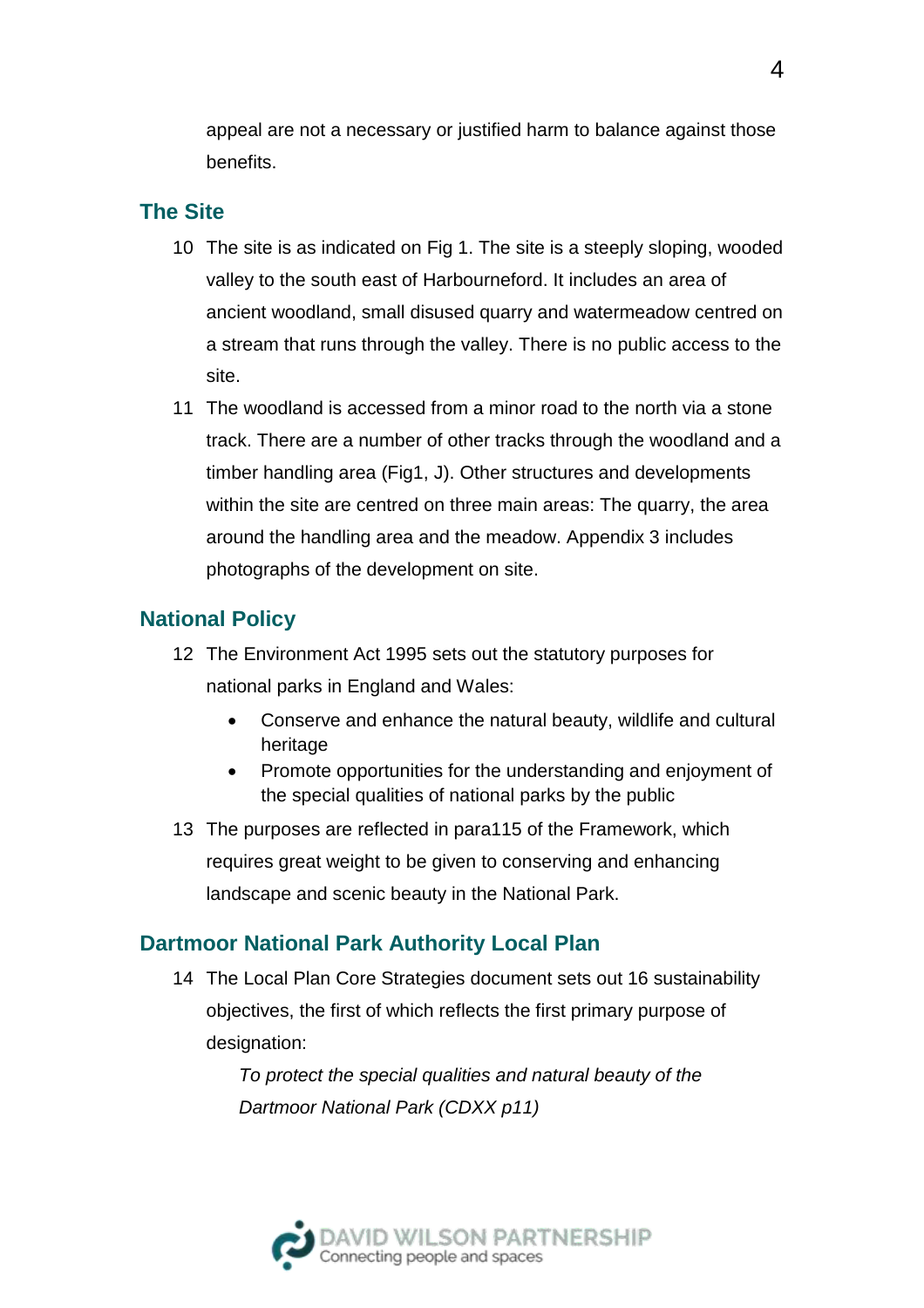15 Core Policies COR1, COR3, COR4 include policy that is relevant to effects of development on the landscape of the National Park. Relevant sections only are noted below:

#### **16 COR1**

*In order to ensure that development within the Dartmoor National Park is undertaken in a sustainable manner, the following considerations should be taken into account: g) the provision of high quality design and construction; h) respect for and enhancement of the character, quality and tranquillity of local landscapes and the wider countryside;*

*i) the need to sustain the local distinctiveness, character, townscape, and the setting of settlements; j) the need to conserve or enhance important historic and cultural features*

#### **17 COR3**

*Development will conserve and enhance the characteristic landscapes and features that contribute to Dartmoor's special environmental qualities and in making an assessment of development particular regard will be had to…:*

*Wetlands…;*

*woodlands, trees and orchards;*

#### **18 COR4**

*Development proposals will be expected to conform to the following design principles:*

*a) demonstrating a scale and layout appropriate to the site and its surroundings, conserving or enhancing the quality and distinctiveness of the built environment and local landscape character;*

*b) using external materials appropriate to the local environment;*

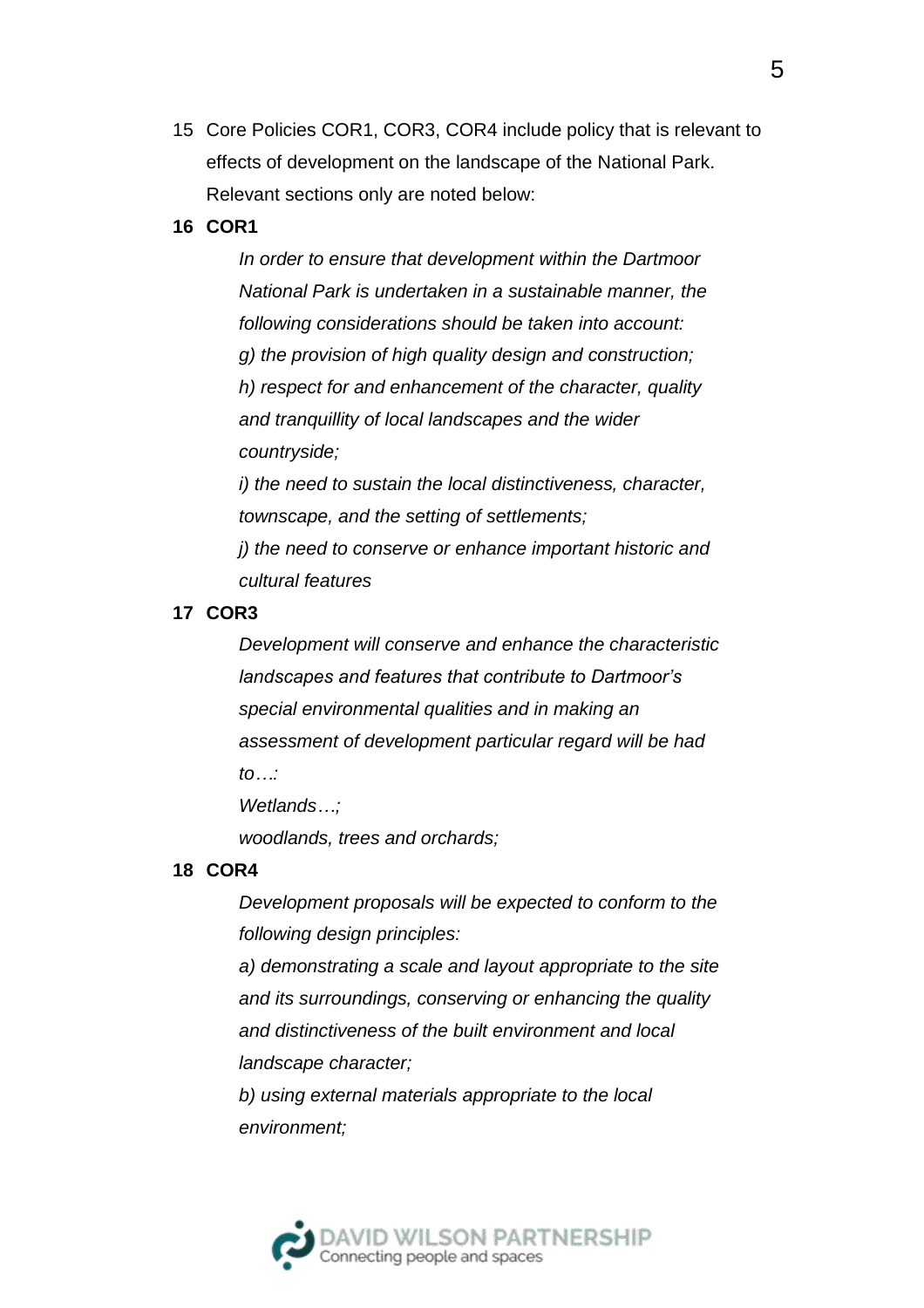*c) making the best sustainable use of the site, including the re-use and refurbishment of existing buildings;*

- 19 Development Management Policies (DMD policies) provide more detailed guidance for managing development.
- 20 **Policy DMD1b** is clear that

*Within Dartmoor National Park, the conservation and enhancement of the natural beauty, wildlife and cultural heritage will be given priority over other considerations in the determination of development proposals.*

21 The policy goes on to set out the only circumstances under which development can be provide for. These are where it would:

> *a) conserve and enhance the natural beauty, wildlife and cultural heritage of the National Park; or*

*b) promote the understanding and enjoyment of the special qualities of the National Park; or* 

*c) foster the social or economic well- being of the communities in the National Park provided that such development is compatible with the pursuit of National Park purposes. In all cases, development should not detract from, and where appropriate enhance, the special qualities of the National Park.:*

22 **Policy DMD5** reflects the primary purpose of National Park designation and is important in seeking to conserve and enhance the landscape of Dartmoor. It reads:

> *Policy DMD5: Protecting the character of Dartmoors landscape*

*Development proposals should conserve and/or enhance the character and special qualities of the Dartmoor landscape by:* 

*♦ respecting the valued attributes of landscape character types identified in the Dartmoor National Park Landscape Character Assessment;* 

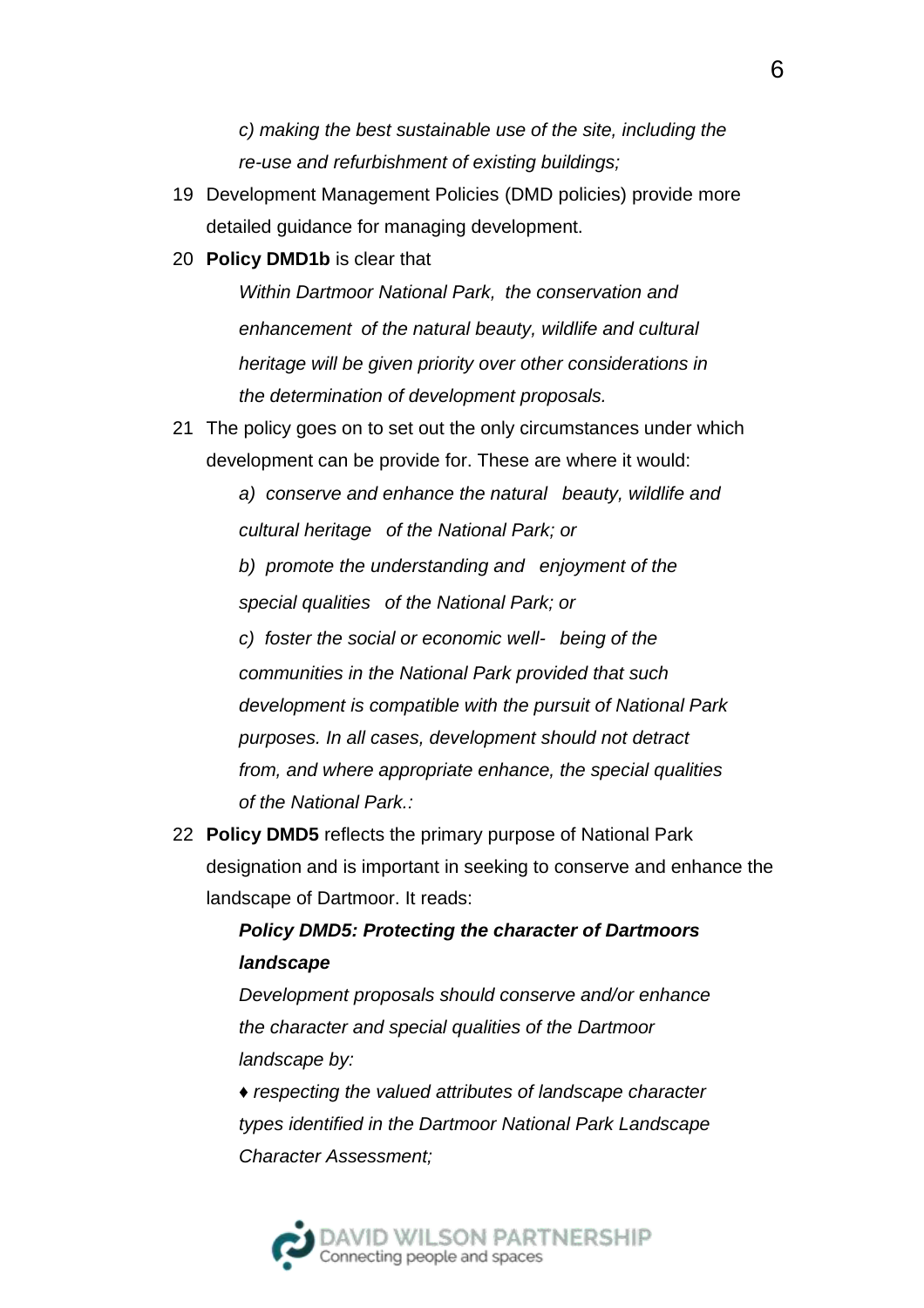*♦ ensuring that location, site layout, scale and design conserves and/or enhances what is special or locally distinctive about landscape character;* 

*♦ retaining, integrating or enhancing distinctive local natural, semi-natural or cultural features;* 

*♦ avoiding unsympathetic development that will harm the wider landscape or introduce or increase light pollution;* 

*♦ respecting the tranquillity and sense of remoteness of Dartmoor.*

23 Bullet point 1 refers to the valued attributes of landscape character, as set out in the Dartmoor National Park Landscape Character Assessment (DLCA, CDXX). The introduction to the DLCA stresses the importance of these valued attributes to landscape character: *4.6 In bullet point format, the key characteristics provide a more detailed explanation of character of the LCT in Dartmoor. Following the key characteristics is a boxed set of 'valued attributes' – these were selected from fieldwork observations and opinions from the workshops held to inform the study. The valued attributes are those aspects of the landscape that are really key to landscape character – i.e. if any one attribute ceased to exist, it would have a major impact on the landscape concerned (CDXX p38. Emphasis added).*

24 Inspectors decisions in recent years have upheld that great weight should be attached to conservation and enhancement of landscape character<sup>1</sup> , even in locations that are not publically visible, such as the appeal site:

> *The appellant contends that the building could be screened by the creation of a new Devon Bank and planting close to the entrance to the site, and I accept that this could potentially be achieved. I also acknowledge that the*

1

<sup>1</sup> APP 3169229 para11 (CDXX), APP2224932 para12 (CDXX), APP3151497 para9 (CDXX)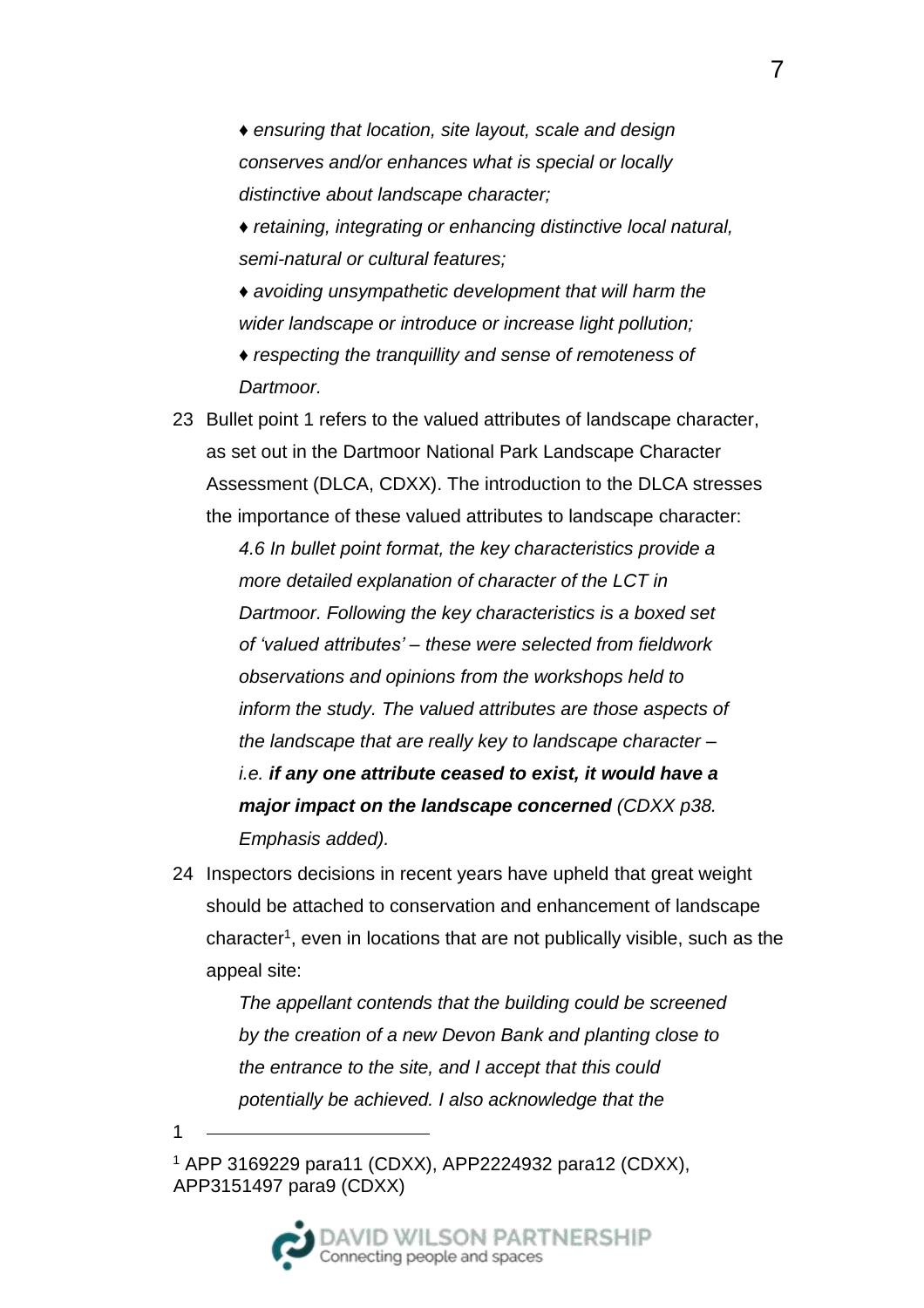*building, by virtue of its siting at the lowest part of the field, would not be readily visible from any other nearby location due to existing banks and planting in the vicinity. However, this would not outweigh the harm to the landscape character of the area that would be caused by a building and associated developments on this scale in this location. (Appeal Ref: APP/J9497/W/16/3151497 Land at Court Gate Farm, Harbourneford Cross, South Brent, TQ10 9DT . para 7 CDXX)*

25 **DMD3** reflects the Framework requirements for good design (NPPF paras 56&57). In relation to the effects on landscape character it states:

> *Development proposals should help to sustain good quality places in Dartmoor National Park by:..*

- *♦ responding to and reinforcing locally distinctive patterns of development, landscape and cultural heritage;…*
- *♦ reflecting the principles set out in the Dartmoor National Park Design Guide supplementary planning document…*
- 26 Part 3 of The Design Guide is referred to as part of policy DMD3 provides advice on the siting and design of new agricultural buildings. The guide states:

*New buildings should be well designed, of good quality and functional. They need to be thoughtfully sited in the landscape – the accumulation of visual clutter and out of scale buildings would have a very damaging effect on the Dartmoor landscape. (CDXX p50)*

- 27 Detailed design guidance (p50 and following) goes on to define the types, design and scale of buildings that would be acceptable in the landscape. Design guidance includes the following:
	- Fit into and be sympathetic to existing farmsteads and the landscape;
	- Use of traditional materials and construction encouraged;
	- Avoid light coloured and sheet materials for roofs;

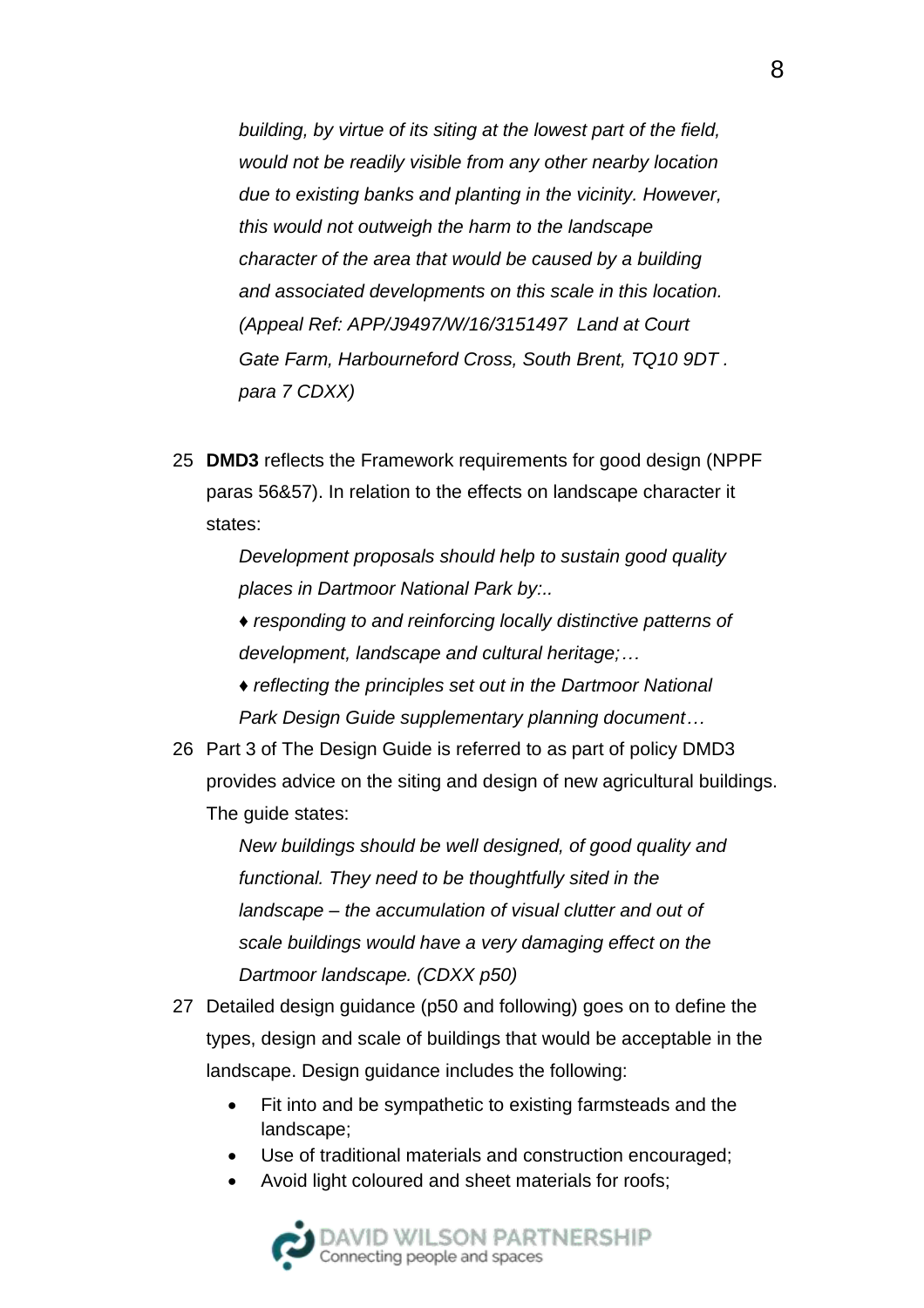- Dark roof colour and light walls preferred: vertical timber for walls.
- 28 **DMD34** sets out the criteria for agricultural, forestry and business development.

*Agricultural, forestry and other rural enterprise related nonresidential development will be permitted where the proposal complies with the following criteria:* 

#### The criteria include:

*(ii) it relates well to local landscape features and other building groups; (iii) it is located and oriented with respect to local topography so as to reduce intrusive effects; vii) existing non-traditional structures made redundant by the proposed development are removed.*

### **Dartmoor National Park Management Plan**

- 29 The Management Plan sets out fourteen special qualities of the National Park (CDXX). The preamble states that this list helps to identify "*what is most important to be conserved, enhanced and enjoyed*". Not all are relevant to landscape character or to the appeal site. Those that are of relevance are noted below:
	- *sheltered valleys with upland oak woodland, rhôs pasture and fast-flowing boulder-strewn rivers, home to characteristic wildlife including the pied flycatcher and salmon, and rare species such as the marsh fritillary butterfly;*
	- *enclosed farmland with small irregular pasture fields bounded by dry stone walls and hedgebanks providing a mosaic of different wildlife habitats, including hay meadows and species rich dry grasslands with wildlife such as the beautiful greater butterfly orchid;*
	- *timelessness - a place spared many of the intrusions of modern life, with dark night-time skies;*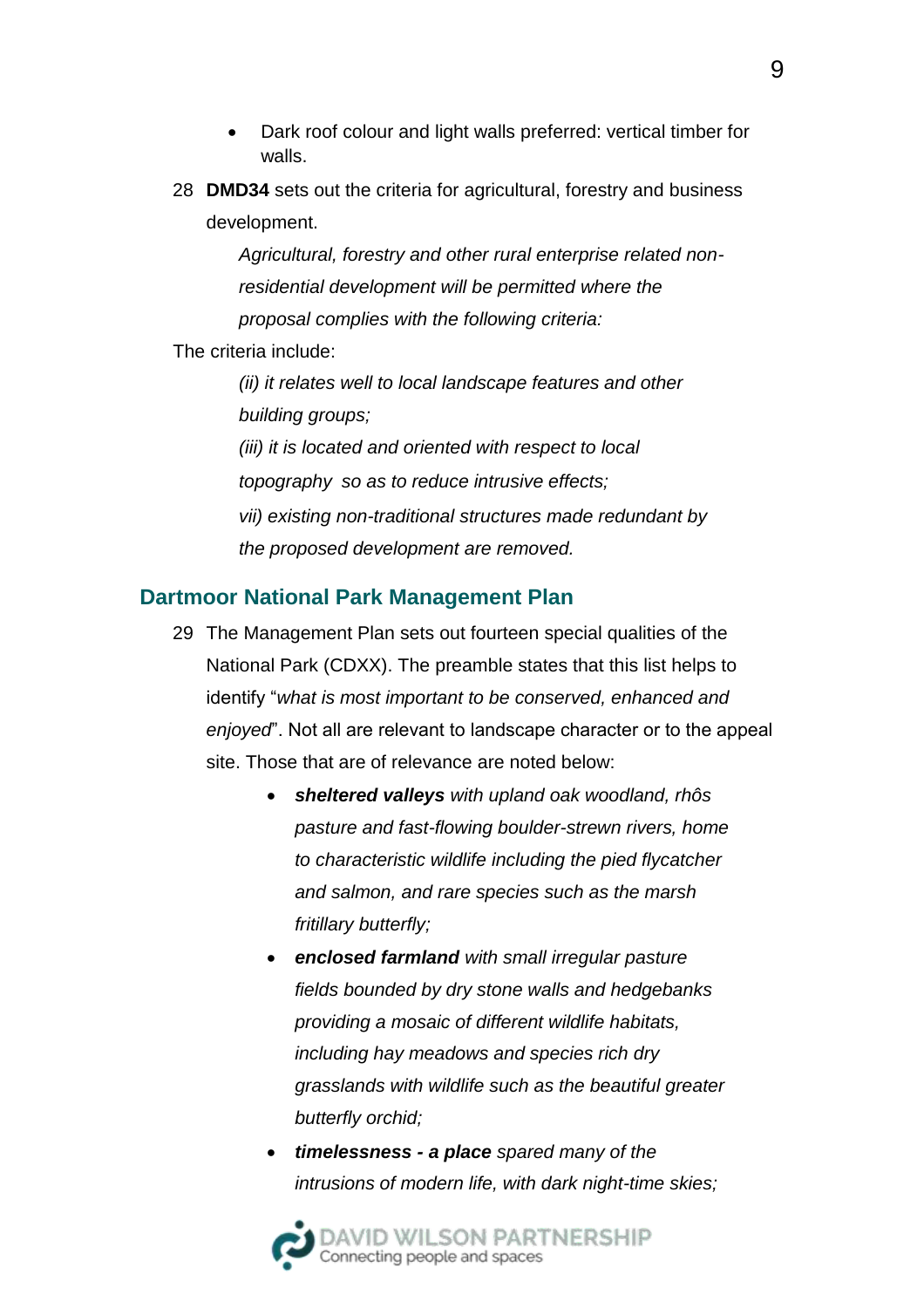- *tranquillity, where it is possible to find absolute peace, offering spiritual refreshment and opportunities for quiet reflection, escape and creativity;*
- *a wealth of historic buildings, structures and townscapes, including a strong medieval settlement pattern of scattered farmsteads, hamlets, villages and towns, set within enclosed farmland surrounding the open moor and linked by an intimate pattern of sunken lanes;*

# **Baseline**

### **Published Landscape Character Assessment**

- 30 Dartmoor National Park Landscape Character Assessment (DLCA, CDXX) is referred to in local plan policies, notably DMD5, and has been recently updated (2017). It divides the National Park into a number of landscape character types (LCTs). The site and surrounding area are within LCT5A: Inland Elevated Undulating Farmland (CDXXpp71 – 77).
- 31 Key characteristics and valued attributes of the LCT, as relevant to the appeal site, are noted below in dealing with site and local area sensitivity (paras 43 – 57). The landscape condition of the LCT is summarised:

*"This is a strongly farmed landscape, with areas of intensive arable cultivation and dairying contrasting with the pastoral and rough grazing character which characterises the majority of the National Park. Recent decades of intensification have led to the enlargement of fields and the removal of Devon banks, diluting medieval field patterns on some slopes. A feeling of neglect is evident in some locations, including the inappropriate management of traditional field boundaries (some over-flailed whilst others are gapped up with post-and-wire). Tranquillity is broken by* 

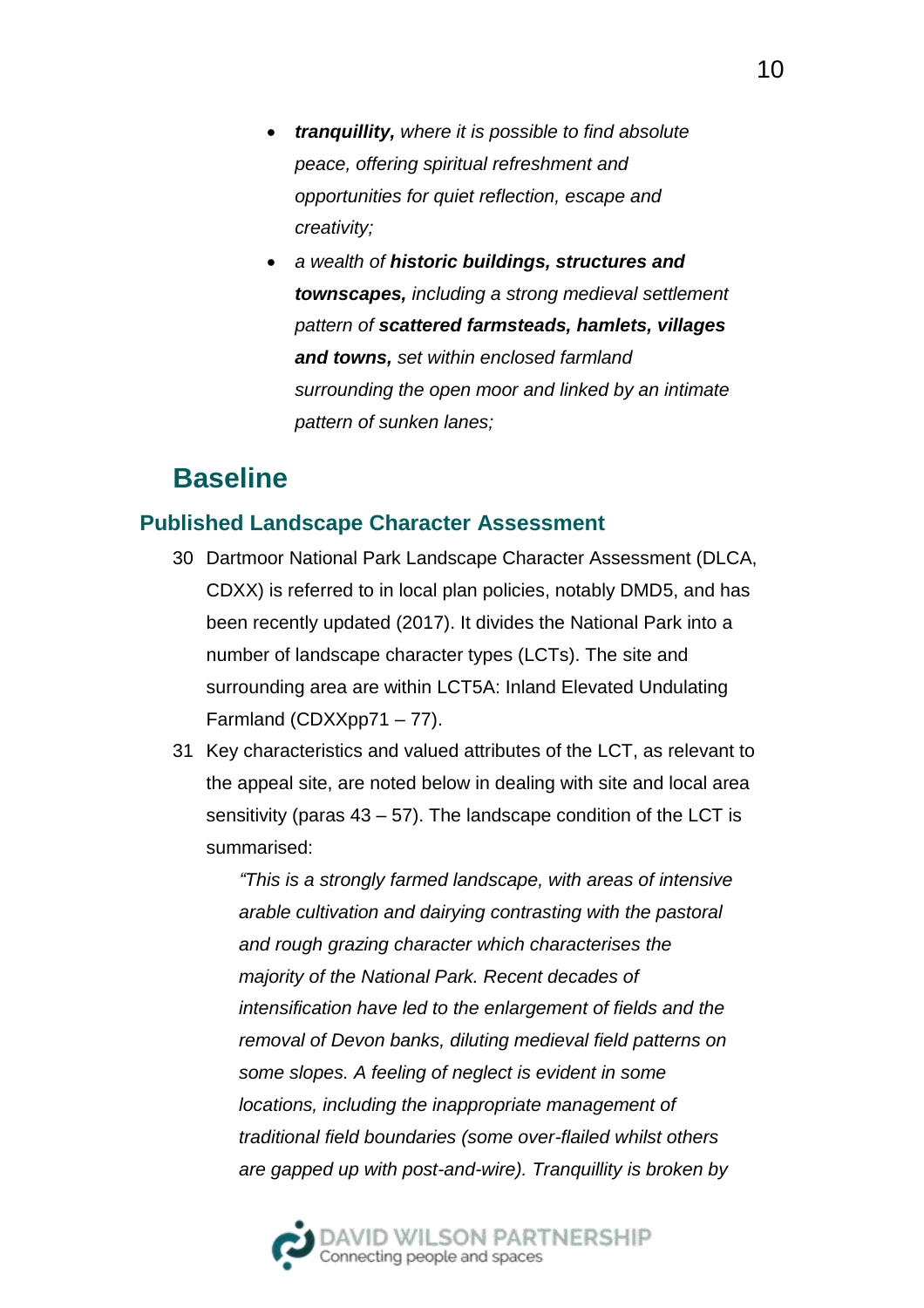*the proximity of major roads skirting the National Park boundary – particularly the A38, A30 and A386, as well as power lines located on some prominent ridgelines. Wooded stream valleys and patches of species-rich neutral and marshy grassland are important for nature conservation interest and provide local landscape diversity (including Lady's Wood & Viaduct Meadows SSSI, near South Brent). Long views to the higher land of central Dartmoor serve as reminders of the proximity of the contrasting 'wild' landscapes of the open moor. (CDXX p 74)*

32 The DLCA contains a landscape strategy and planning guidelines for the landscape. These provide clues as to how the requirements to conserve and enhance landscape character can be achieved. The overall landscape strategy for the LCT is:

> *Protect and restore the landscape's medieval field patterns and rich agricultural mosaic, with Devon hedgebanks restored to reinforce the landscape's historic sense of place and enhance functions in reducing soil erosion and agricultural run-off. Manage the farmed landscape to enhance wildlife interest and local diversity, and utilise new woodland planting to reduce diffuse pollution, flood risk and filter views of development. Maintain the sparse settlement pattern and open views to the open moorland of the Dartmoor core.*

33 Detailed policies include:

*Protect and maintain the small-scale medieval field patterns of the landscape…*

*Protect the sparsely settled character and intermittent long views to the high moorland. Carefully manage any new development outside the built form of the landscape's small, clustered medieval settlements, including along roads, and avoid development on prominent ridgelines where it will interrupt the character of undeveloped skylines. Protect the* 

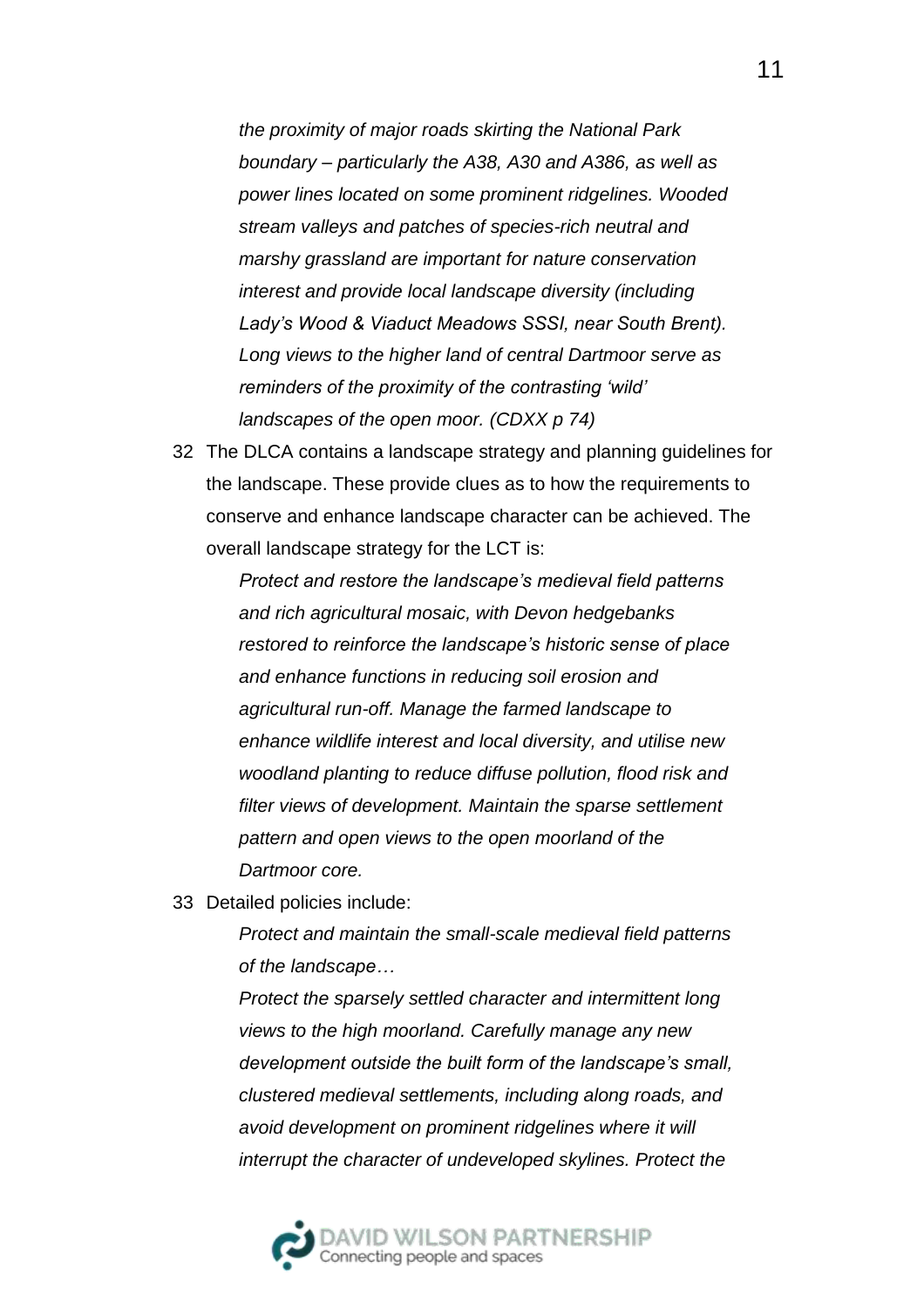*landscape's traditional agricultural character, avoiding a spread of suburban influences. Protect in a good state of repair the strong unifying local vernacular of local stone and slate, with some colourwashing. Limited new development should utilise the same materials and building styles wherever possible (whilst seeking to incorporate sustainable and low carbon building construction and design) – including farm outbuildings.* 

- 34 Overlaying the Dartmoor Assessment is the Devon Landscape Character Assessment, which divides the county into a number of landscape character areas (LCA). Fig. 1 indicates that the site itself sits within the Mid Dart Valley and Slopes LCA (CDXX), while Harbourneford and the surrounding area are within the Southern Dartmoor and Fringes LCA (CDXX).
- 35 Distinctive characteristics of the Mid Dart Valley and Slopes LCA relevant to the appeal site and surrounding area are noted below in dealing with site sensitivity.
- 36 Special qualities and features of the LCA include:

*High scenic quality in many places within the wooded valley of the Dart and in sparsely developed parts of the more open tributaries and rolling hills. Strong sense of tranquillity away from settlement and transport networks.*

37 The overall landscape strategy for the LCA is:

*To protect the distinctive and dramatic wooded gorge of the River Dart and the rural character of its tributaries and farmland setting. New development reflects the small scale, historic settlement pattern and vernacular character and conserves views across and along valleys. The landscape pattern of mixed pasture and arable fields with hedgerows, narrow lanes and woodland is conserved and enhanced and opportunities for green infrastructure links to* 

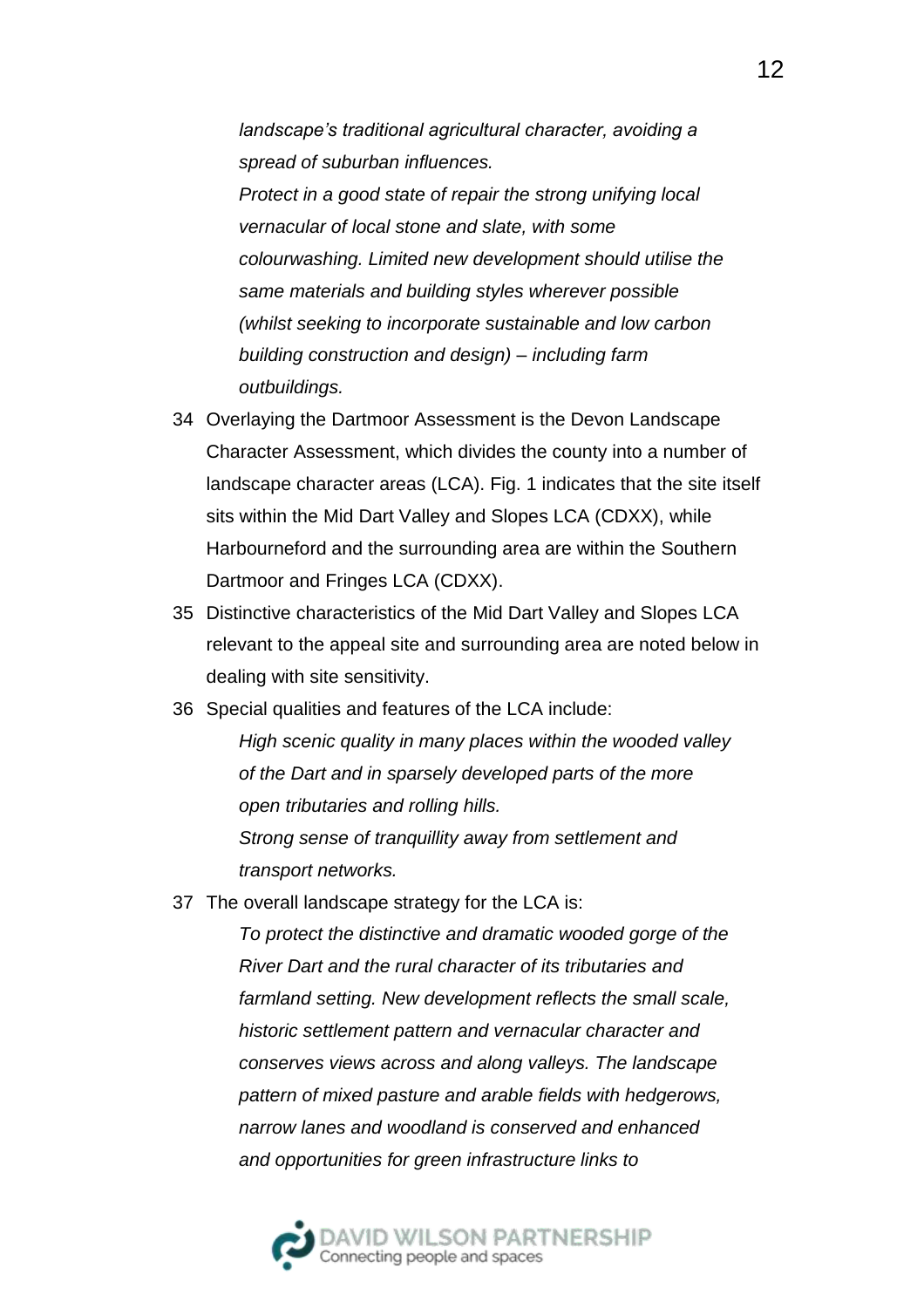*settlements and appropriate recreation developments are sought.*

38 Specific guidelines of note include:

*Protect the landscape's strong sense of tranquillity, resisting highway improvements and lighting schemes that would affect these special qualities.*

*Protect the sparse settlement pattern of houses, farms, hamlets and small nucleated villages.*

*Protect traditional building styles and materials, particularly the use of limestone, reflecting these in new development wherever possible (whilst seeking to incorporate sustainable design).*

39 Characteristics of the Southern Dartmoor and Fringes LCA relevant to the appeal include:

> *Settlement generally consisting of isolated farms and small villages in valleys and tucked into sheltered folds of the hills.*

*A strong local vernacular tradition using local granite, with occasional colourwashed cob farmhouses.*

*A network of twisting, sunken lanes connecting villages with each other and with open moorland.*

*A high degree of tranquillity and sense of remoteness, particularly on higher land.*

*Extensive views southwards across South Devon to the sea*

40 Special qualities include:

*Very high scenic quality, most land being part of Dartmoor National Park.*

*Backdrop to views of Dartmoor from much of South Devon; outstanding views southwards across South Devon to the sea.*

*High levels of remoteness and tranquillity notably in upland areas away from the influence of the A38.*

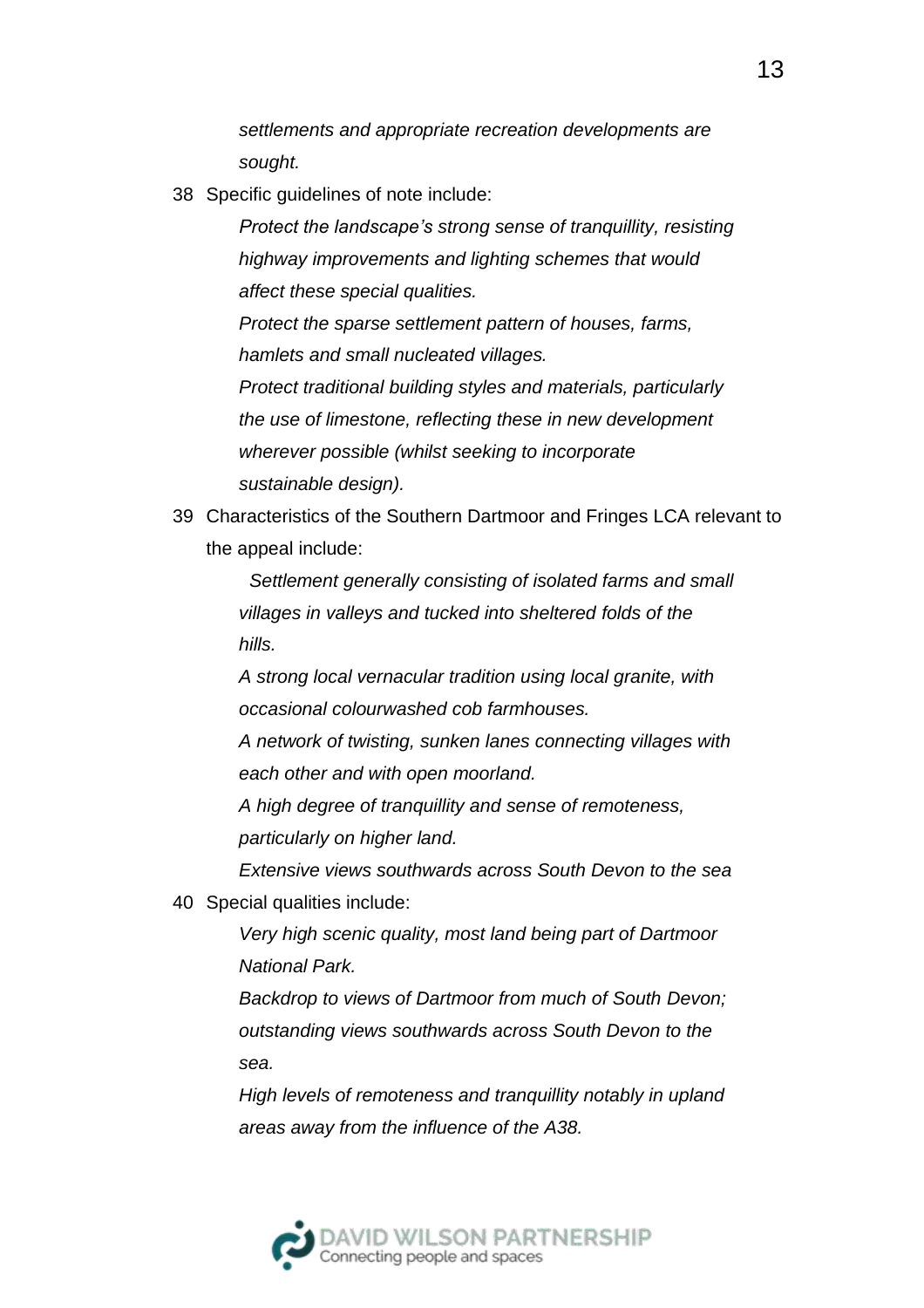## **Historic Landscape Character**

41 Devon County Council has an online record of historic landscape characterisations (HLC) that cover the whole county. An extract (Fig3) indicates that the open areas of the site are either water meadow, of medieval origin, or mediaeval enclosures. Some of the woodland, on the north and east facing valley slopes, is assessed as Ancient Woodland. Appendix 2 contains extracts of the Devon Historic Landscape Characterisation Report (CDXX)

## **Designations**

42 The site and study area are within the Dartmoor National Park. The woodland is local designated as a Woodland of Conservation Importance in the Dartmoor Local Plan.

## **Site Sensitivity**

- 43 An assessment of the site's sensitivity to the type of development proposed is made by combining judgements about the landscape's value, landscape quality / condition and its susceptibility to the type of development proposed. The methodology for carrying out the assessments is set out in appendix 1.
- 44 Much of the existing development on site has not been given planning consent. The baseline situation on which sensitivity is judged includes those elements that have either been given consent or for which prior approval has not been disputed. These include:
	- Forest tracks
	- The site access road
	- The timber storage area
	- The tree nursery and chicken pens.

#### **Value:**

- 45 **Designations**: The study area is valued at a national level through its designation as a National Park. Local value is ascribed in the DNPA Local Plan as a Woodland of Conservation Value.
- 46 **Tranquillity**: Tranquillity qualities are defined by the DNPA local plan as comprising: peace and quiet; remoteness; solitude; unspoilt natural

DAVID WILSON PARTNERSHIP<br>Connecting people and spaces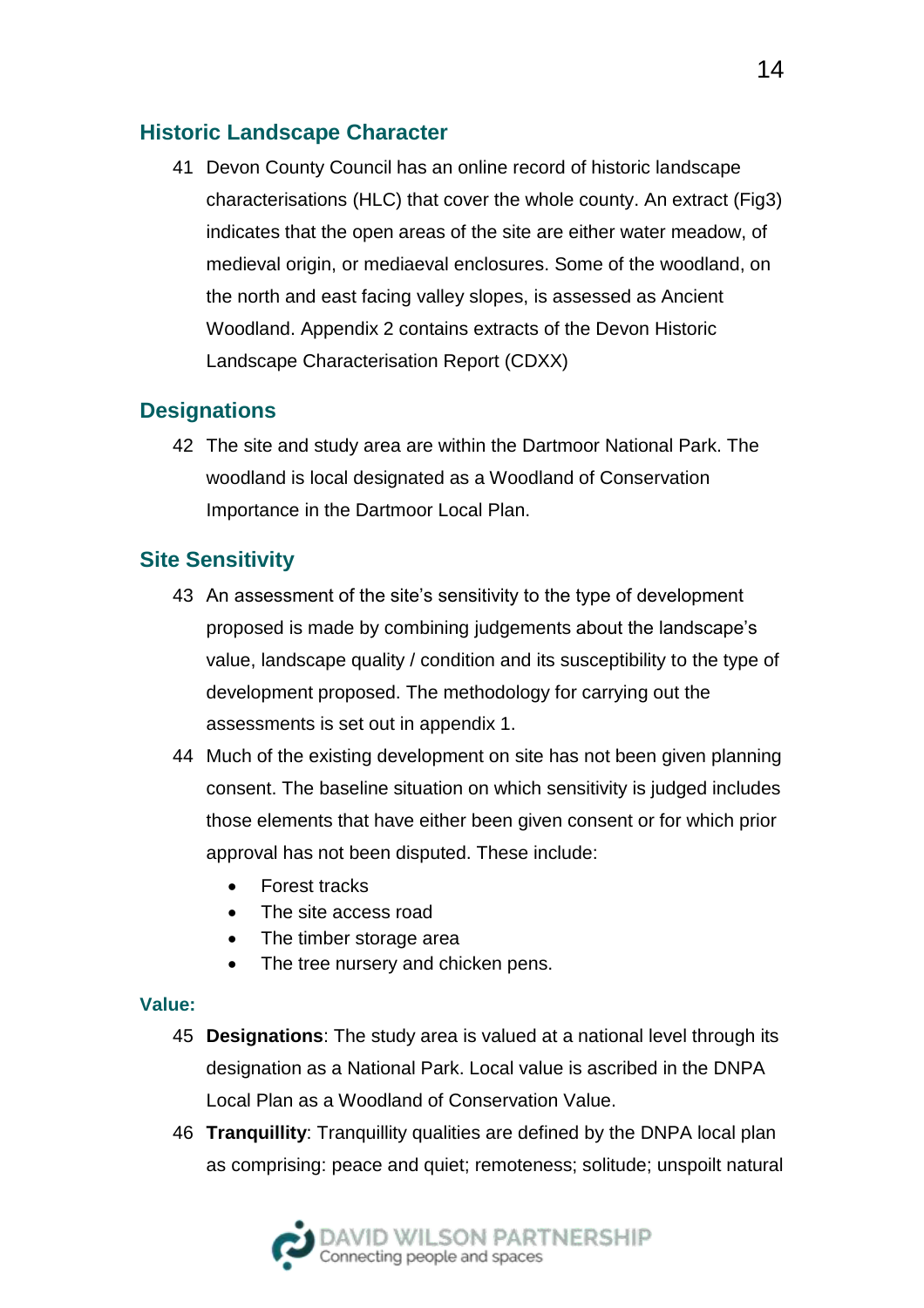beauty and wide open spaces. (CDXX para 5.72). At the time of my visit, noise from the nearby A38 was not evident in the woodland or water meadows. The sounds heard are those of the stream running through the site and of wind in the trees. The qualities of peace and quiet were very evident on site. Within much of the woodland, there is a sense of unspoilt natural beauty – a little diminished by the presence of access tracks, non-native species (such as the bamboo area) and the timber storage area. The site is not physically remote, but there is a sense of remoteness and solitude within the woodland and meadow, enhanced by the enclosed nature of the landscape and by the lack of noise. The presence of access tracks and the fenced off chicken area diminish this sense slightly. Wide open spaces are not present on site.

- 47 **Representativeness**: The woodland and meadow contain many elements and characteristics that are representative of the host landscape character area and type (CDXX and CDXX). These include:
	- Gently rolling farms with streams creating wooded valleys;
	- Limestone geology present in disused quarries;
	- Wooded, narrow tributary valley with surrounding, rolling hills;
	- Semi natural habitats that include mixed woodland and stream corridors;
	- Pastoral character to valley floor small medieval fields of rough sheep grazing;
	- Species rich neutral grassland, marsh in valley bottoms;
	- Strong sense of tranquillity.
- 48 Valued attributes, as referred to in the DLCA and policy DMD5

represented on the site include:

- Part of a patchwork landscape of farmland, woodland, small settlement and rural lanes;
- Typical of a gently rolling topography dissected by small streams;
- Bands of mixed and broadleaf woodland, patches of neutral and marshy grasslands;
- Strong mediaeval field pattern;
- Pastoral character;

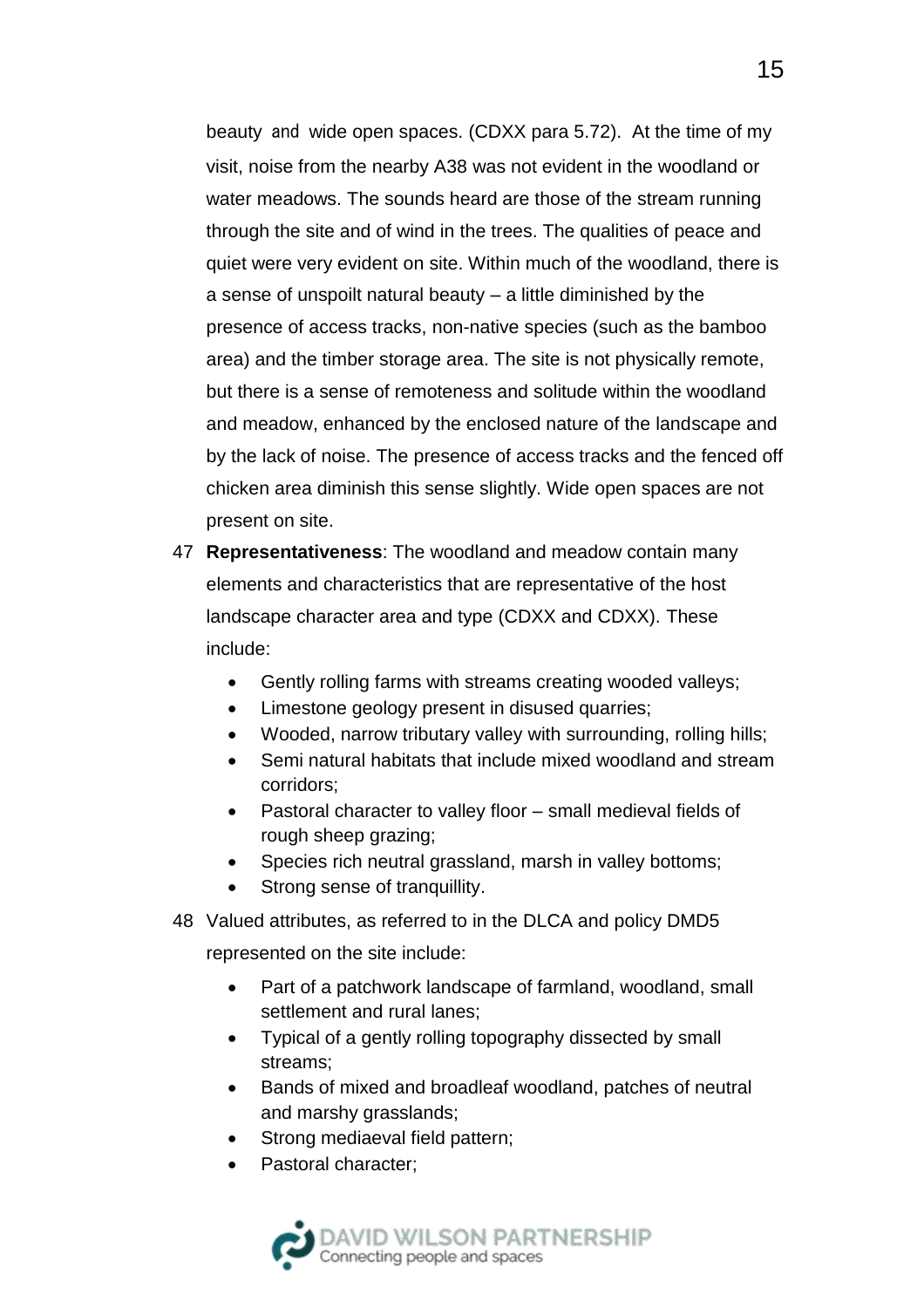- 49 Other special qualities and features of the Devon LCA are also present:
	- High scenic quality;
	- Strong sense of tranquillity.
- 50 The special qualities of the National Park, as described in the DNPA Management Plan (CDXXX) present on site include:
	- **sheltered valleys** with upland oak woodland and fast-flowing boulder-strewn rivers;
	- **timelessness -** a place spared many of the intrusions of modern life, with dark night-time skies;
	- **Tranquillity, where it is possible to find absolute peace,** offering spiritual refreshment and opportunities for quiet reflection, escape and creativity.
	- a strong medieval settlement pattern of **scattered farmsteads, hamlets, villages and towns,** set within enclosed farmland surrounding the open moor and linked by an intimate pattern of sunken lanes
- 51 **Rarity:** The DNPA Local Plan map (CD XXX) indicates that Woodland of Conservation Importance is a moderately rare resource within the National Park. Devon Historic Landscape Characterisation information indicates that watermeadow is a rare resource within Dartmoor and Devon as a whole (Fig 4).

#### **Landscape Quality**

- 52 The valued attributes noted above are generally in good condition, showing few signs of deterioration or neglect. Evidence on site is that the woodland has suffered from neglect in the past but is now being brought under management. There are some signs of recreational pressure on site.
- 53 The DLCA contains a summary of landscape condition (CDXX p74). Elements in the wider LCT that reduce landscape quality tend to be absent from the site. These include intensive cultivation; hedgerow removal; a feeling of neglect; loss of tranquillity due to road noise and presence of power lines on prominent ridges.

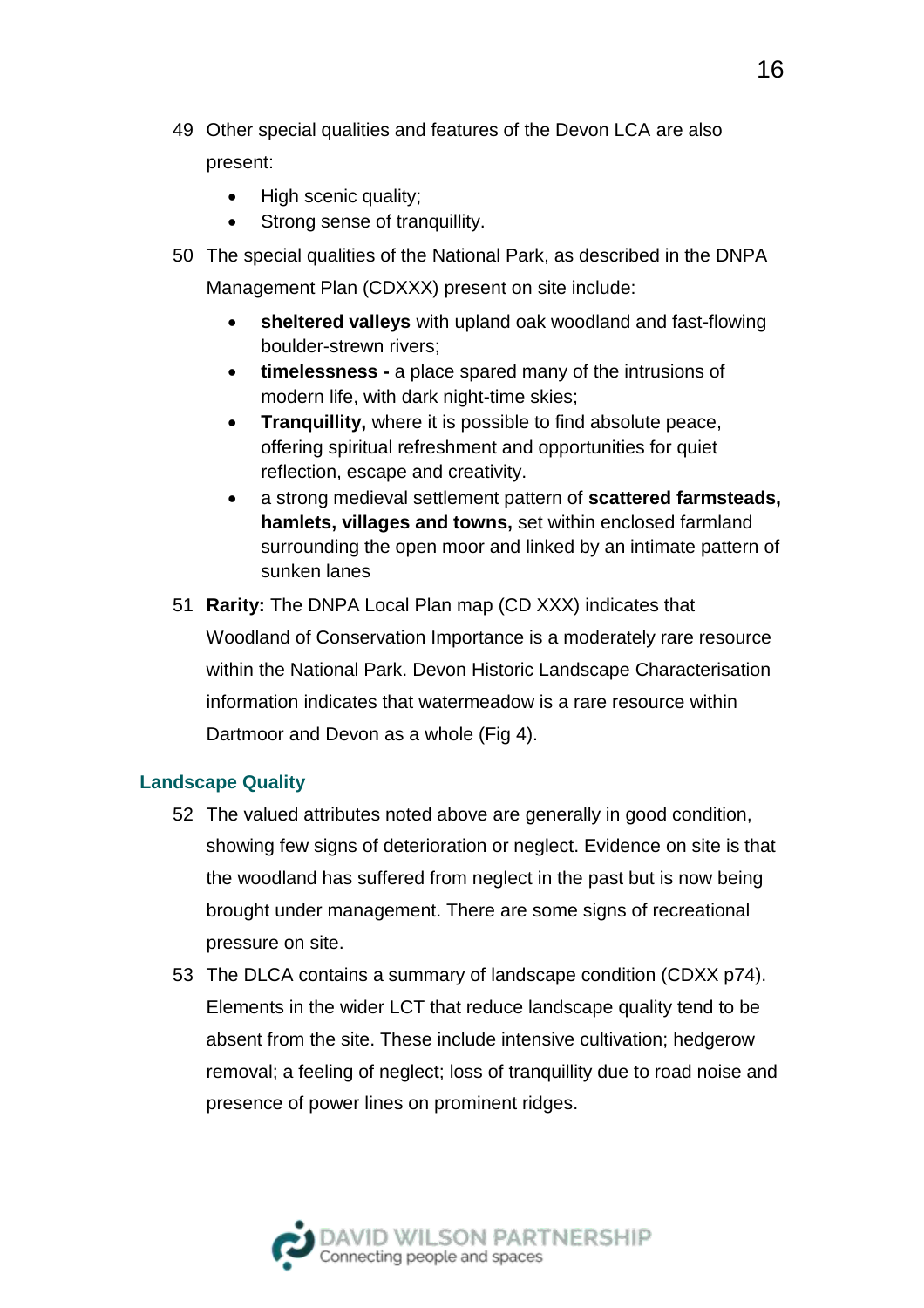#### **Susceptibility to change**

- 54 Characteristics and elements on site that are particularly susceptible to change from the type of development noted below (para XXX) include:
	- Strong sense of tranquillity;
	- High scenic quality;
	- Pastoral, unsettled character of woodland and meadow;
	- Medieval field pattern;
	- Sparse settlement pattern the balance of undeveloped and developed land.
- 55 The site is a small scale landscape, with high levels of containment afforded by topography and tree cover. The valley floor, where development is concentrated, is not visible from publically accessible land or rights of way.
- 56 There is no existing reference either on site or in the local area for the type of development currently on site or for the residential / workshop uses proposed. There are limited opportunities for replacement of woodland in the local area and little scope for replacement of water meadow character.
- 57 Few of the detracting elements that are present elsewhere in the landscape type and area are noticeable on site (as noted above). Within the woodland, the existing tracks and storage area are detracting elements, but they have little influence on landscape character. The fenced chicken pens and the sauna horsebox in the meadow detract from the area's pastoral character. Despite this, the fundamental character of the meadow is maintained.

#### **Summary**

- 58 Both woodland and water meadow are rare in the context of Dartmoor. The site is recognised by national and local designations; many of the valued attributes of the host landscape are represented on site. Levels of tranquillity are moderately high. In all, the site is considered to display **high** landscape value.
- 59 The site displays **medium to high** landscape quality, most elements are intact and in good condition with few detracting elements present.

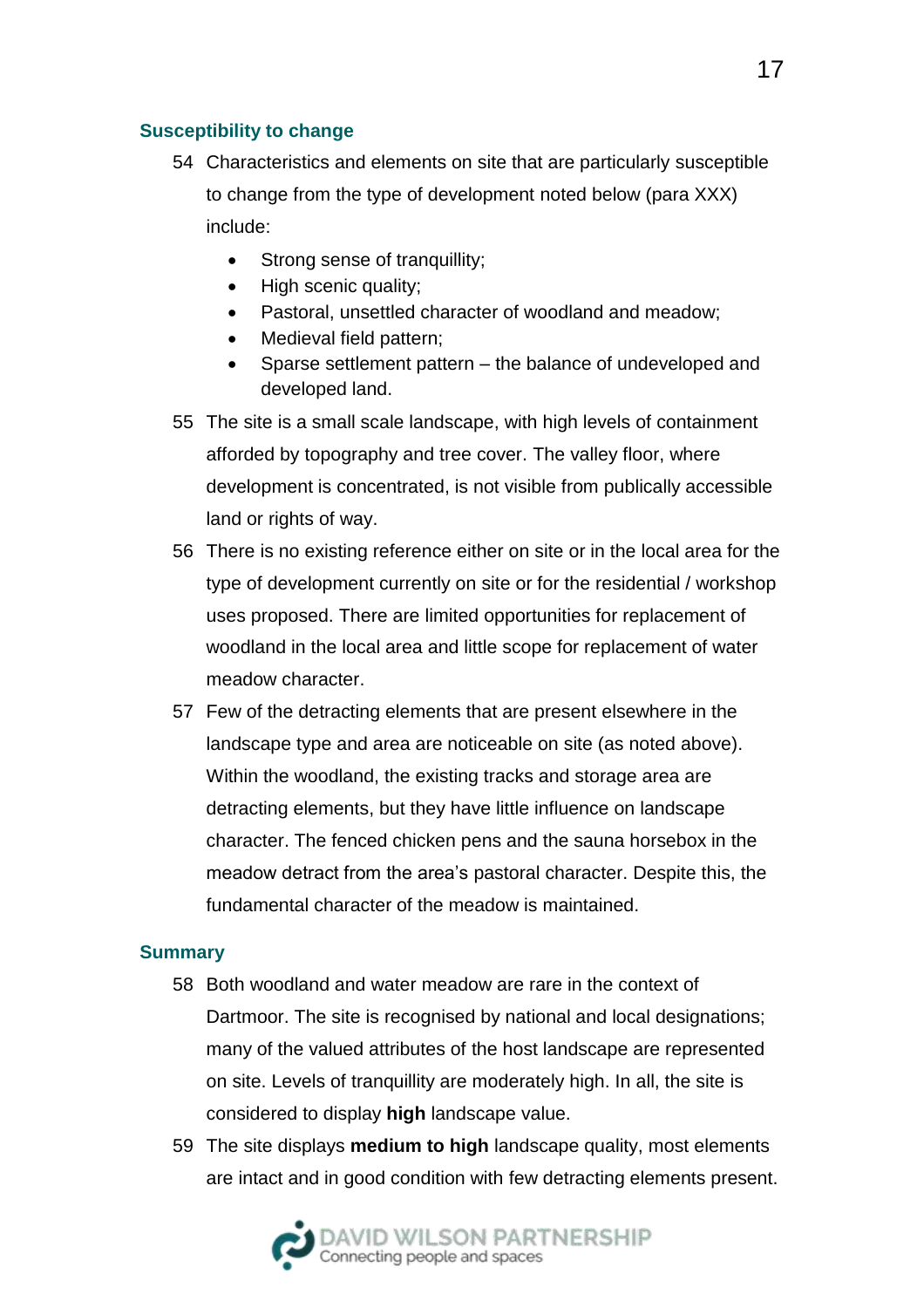60 There is no reference for the type of development proposed within the site, ancient woodland and water meadow characteristics would not be easy to replace and detracting features have little influence on the character of the landscape. The landscape is of a small scale with high levels of containment and limited visual impact beyond the valley floor. Overall susceptibility to change is judged to be **medium to high**.

#### **Local area sensitivity**

61 The area of development on site is not visible from surrounding roads, settlements or publically accessible areas. Additional activity and activity on the local road network, noise and light pollution are the main activities to which the surrounding area would be subjected.

#### **Value:**

- 62 **Designations**: The study area is valued at a national level through its designation as a National Park.
- 63 **Tranquillity**: There is a sense of remoteness, peace and solitude in the study area, although it is close to main road (A38) to the south east. There are low levels of activity in this traditionally rural landscape. Views are open and panoramic through gaps in hedgerows on lanes to the north and south of the site. On these less sheltered lanes to the north and south of the area the noise of the A38 and light pollution from the road is a noticeable element, detracting somewhat from the sense of tranquillity. However, this pollution does not spread far from the road itself and is less apparent in lower areas than on high ground.
- 64 **Representativeness**: The area contains elements that are representative of the host landscape character area (Southern Dartmoor and Fringes CDXX) and type (Inland Elevated Undulating Land CDXX), as well as valued attributes and special qualities. Characteristics and special qualities include:
	- Gently rolling farmland;
	- Wooded slopes and fields bounded by hedgebanks. Areas of ancient woodland;

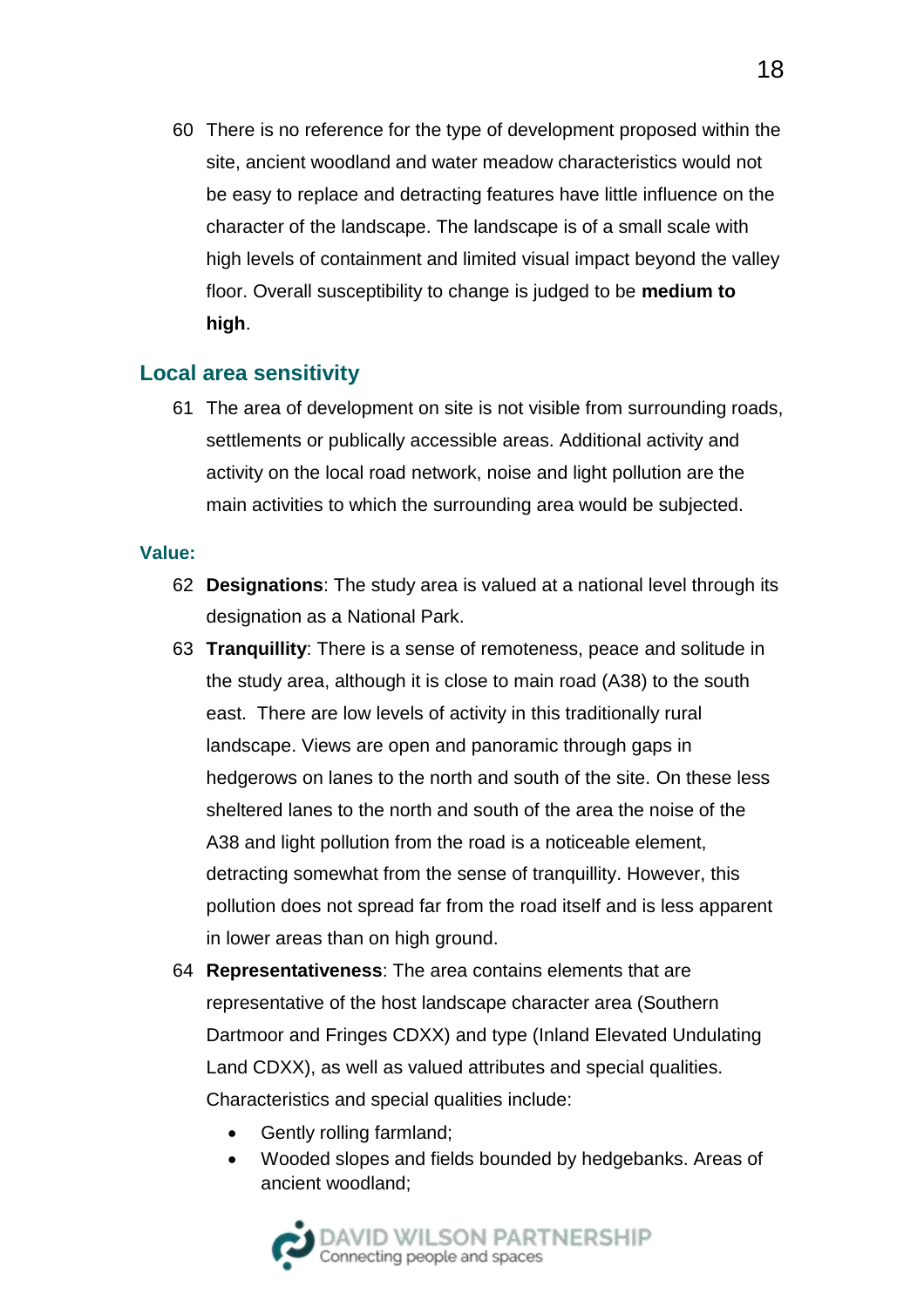- Predominantly pastoral land use, medium to large scale field pattern;
- Dispersed settlement pattern isolated farms, nucleated hamlet focussed on bridging point;
- Buildings stone, slate roofed;
- Small, narrow lanes;
- Long views over surrounding landscape and glimpses of high moorland;
- Patchwork landscape of farmland, woodland, small settlement and rural lanes;
- Very high scenic quality and high degree of tranquillity
- Typical of a gently rolling topography dissected by small streams;
- 65 Valued attributes, as referred to in the DLCA and policy DMD5

represented in the local area include:

- Part of a patchwork landscape of farmland, woodland, small settlement and rural lanes;
- Typical of a gently rolling topography dissected by small streams;
- Bands of mixed and broadleaf woodland, patches of neutral and marshy grasslands;
- Pastoral character;
- Scattered villages and hamlets linked by a network of narrow lanes.
- 66 The special qualities of the National Park, as described in the DNPA

Management Plan (CDXXX) present in the study area include:

- **enclosed farmland** with small irregular pasture fields bounded by dry stone walls and hedgebanks;
- **timelessness -** a place spared many of the intrusions of modern life, with dark night-time skies;
- a strong medieval settlement pattern of **scattered farmsteads, hamlets, villages and towns,** set within enclosed farmland surrounding the open moor and linked by an intimate pattern of sunken lanes.

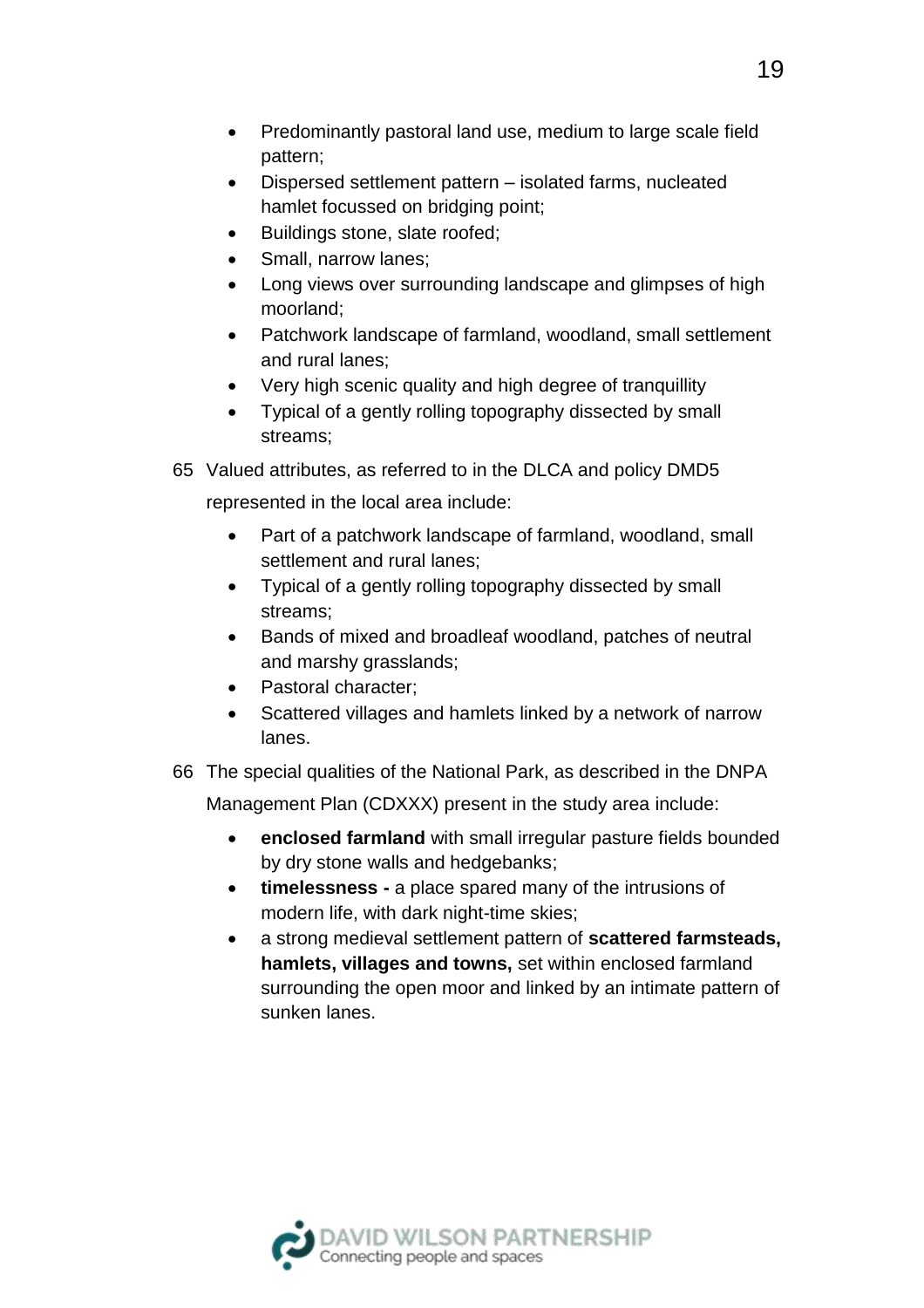67 **Rarity:** Pastoral landscapes, such as the study area, constitute much of the National Park that is not open moorland. National Parks and AONBs cover around 24% of the land area of England<sup>2</sup>.

#### **Landscape Quality**

- 68 The valued attributes noted above are generally in good condition, showing few signs of deterioration or neglect.
- 69 Loss of tranquillity due to road noise and presence of power lines on prominent ridges have a detrimental effect on landscape quality.

#### **Susceptibility to change**

- 70 Characteristics and elements on site that are particularly susceptible to change from the type of development existing and proposed on site include:
	- High degree of tranquillity;
	- High scenic quality;
	- Sparse settlement pattern the balance of undeveloped and developed land.
- 71 This is a large scale landscape, with low levels of containment on high ground. Within Harbourneford and on the lower slopes the landscape has a smaller scale, more intimate character.
- 72 There is little existing reference in the local area for the type of development currently on site or for the residential / workshop uses proposed. There are a scattering of small, modern barns in the local area which provide reference for some of the proposed buildings.
- 73 Detracting elements include the presence of electricity pylons on the skyline to the east of the study area and noise / light pollution connected with the nearby A38. Nevertheless, the landscape retains much of its high scenic quality and sense of tranquillity.
- 74 There are few opportunities for mitigation as a result of increased road activity, noise or light pollution in the local area.
- 1

<sup>2</sup> NE353, Natural England Designations Strategy, 2012. Natural England. P5 https://www.google.co.uk/url?sa=t&rct=j&q=&esrc=s&source=web&cd=6&ved=0ahUKEw ixlbvmsdrZAhVCvxQKHX31CWAQFghuMAU&url=http%3A%2F%2Fpublications.natural england.org.uk%2Ffile%2F2635576&usg=AOvVaw0OrDit5BYhC495BiYrJXKh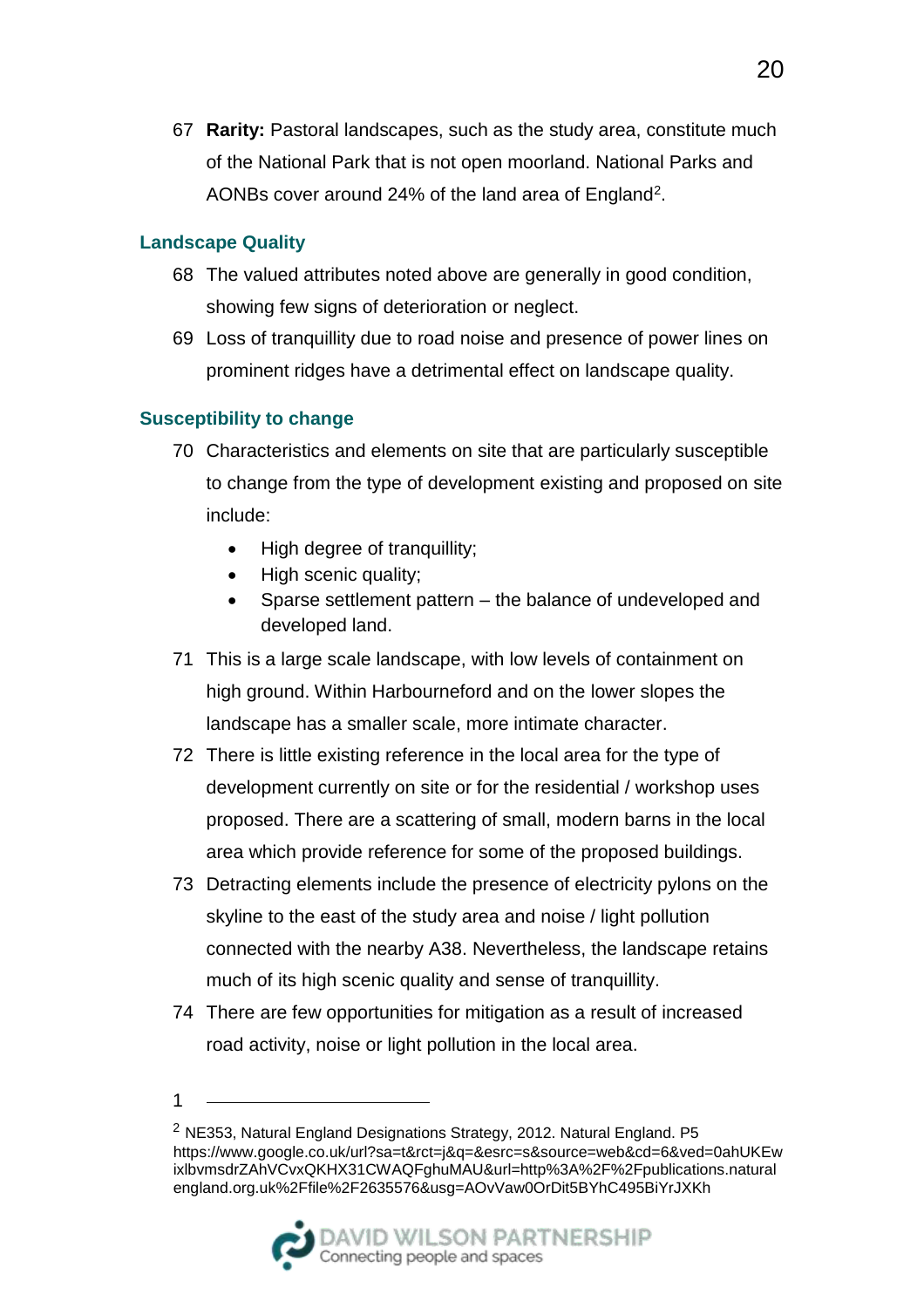#### **Summary**

- 75 The local landscape is not particularly rare in the context of Dartmoor, although more so in a national context. The area is recognised by the highest national landscape designation; many of the valued attributes of the host landscape are represented in the study area. Levels of tranquillity are moderately high. In all, the local area is considered to display **medium - high** landscape value.
- 76 The local area displays **medium to high** landscape quality, most elements are intact and in good condition, buildings reflect the local vernacular well and there are few detracting elements to landscape quality present.
- 77 This is a moderately large scale landscape, with high levels of interaction between land use, topography and vegetation. There is some reference for some of the types of development proposed. Detracting elements are apparent in the area and these are similar to the potential effects of the proposed development. There are limited opportunities for mitigation or replacement of landscape characteristics lost as a result of the development. Overall susceptibility to change is judged to be **medium to high**.

## **Impacts of Development**

- 78 The extent and degree of impact is assessed by taking account of the susceptibility of the site and surrounding area to development (as discussed above) along with judgements on the magnitude of change brought about by the proposed and existing developments on site.
- 79 A number of different types of activity or development take place on the site or are proposed. Each has a slightly different effect on the character of the study area and on the special qualities of the National Park in the local area.

#### **Description of proposed / existing development**

80 Development is in 3 main areas within the site (figure 1). Development for storage of timber, machinery tools etc. at the quarry site (Fig 1). Existing structures include 2 lorry bodies (Fig 1 C), a pair

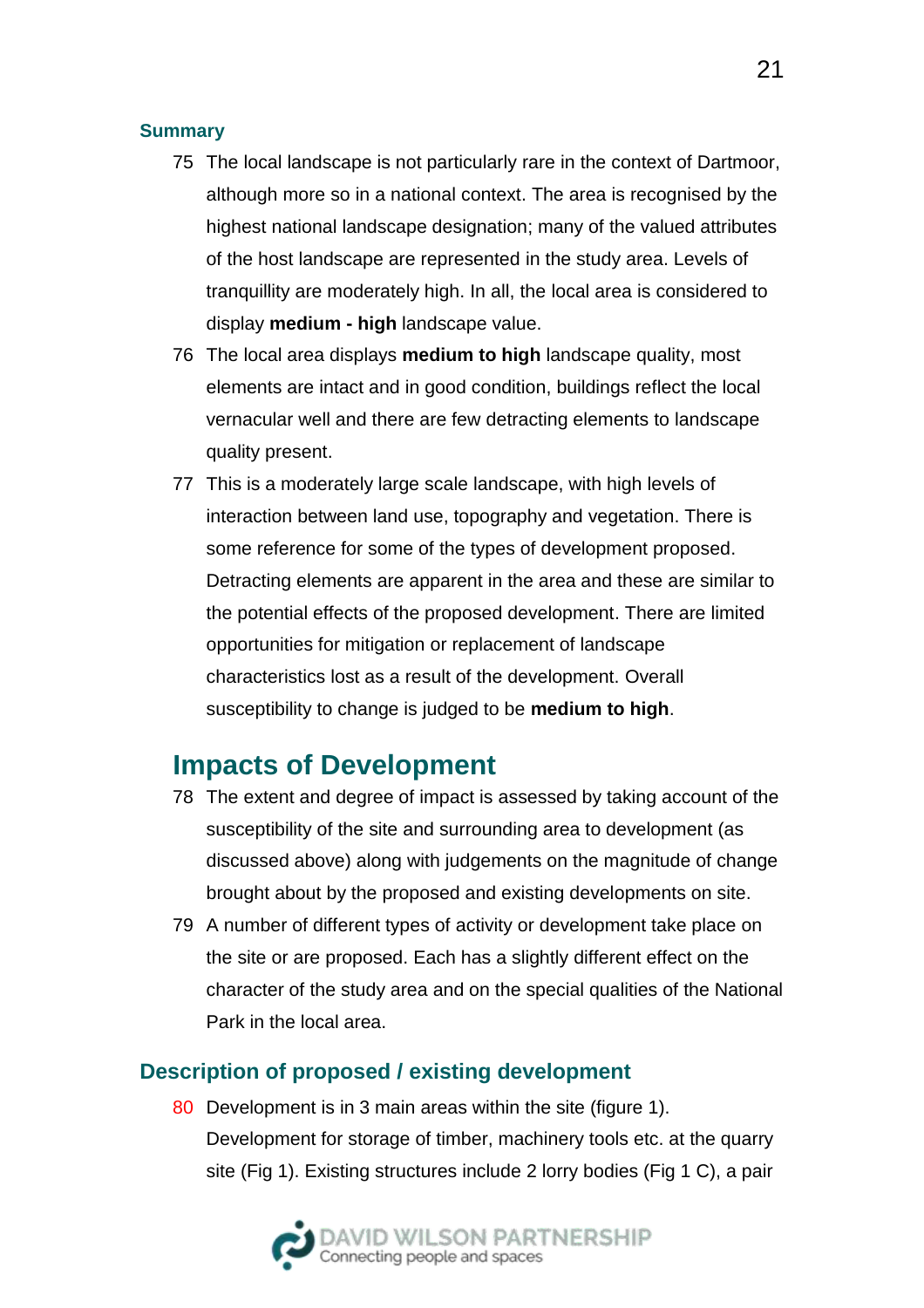of open fronted timber clad storage buildings (Fig 1 X). There are also a tented structure and a shed that are not part of this appeal. An application has been made for 2 barns in the quarry (APP 0259/15, Fig 1 H, J). The appellants statement of case to appeal 3140928 is silent on the remaining need for the lorries should the barns be granted consent. In the same document, in relation to appeal 3146596, it is stated that the lorry bodies would remain (para 3.2.11).

- 81 It is assumed that noise and activity around these structures will be rare and occasional, limited to the times of felling and extraction operations in the woodland.
- 82 Factors that contribute to landscape impact from storage structures include:
	- Character of development
	- Mass, scale and design of structures;
	- Low and intermittent levels of activity;
	- Ancillary tracks etc.;
	- Intermittent levels of noise vehicles and machinery
- 83 The existing workshop is a tented structure on the edge of woodland to the north south of the timber holding area (Fig1 B). A multipurpose building is proposed to replace this structure (APP 0438/17, Fig1 K). The site for the proposed building is visible from the site access track (photo 22). No visibility from publically accessible locations has been identified.
- 84 The planning statement accompanying the planning application states at para 2.6.5 that:

*Overall the building will remove the need for the separate covered workspace, currently located in the woodland to the north west, the welfare tent in the meadow and the two touring caravans sited immediately to the north, siting all of these uses beside the main timber handling area for the holding.*

It is assumed therefore that the structures noted would be removed as part of any planning consent for the multi-use building.

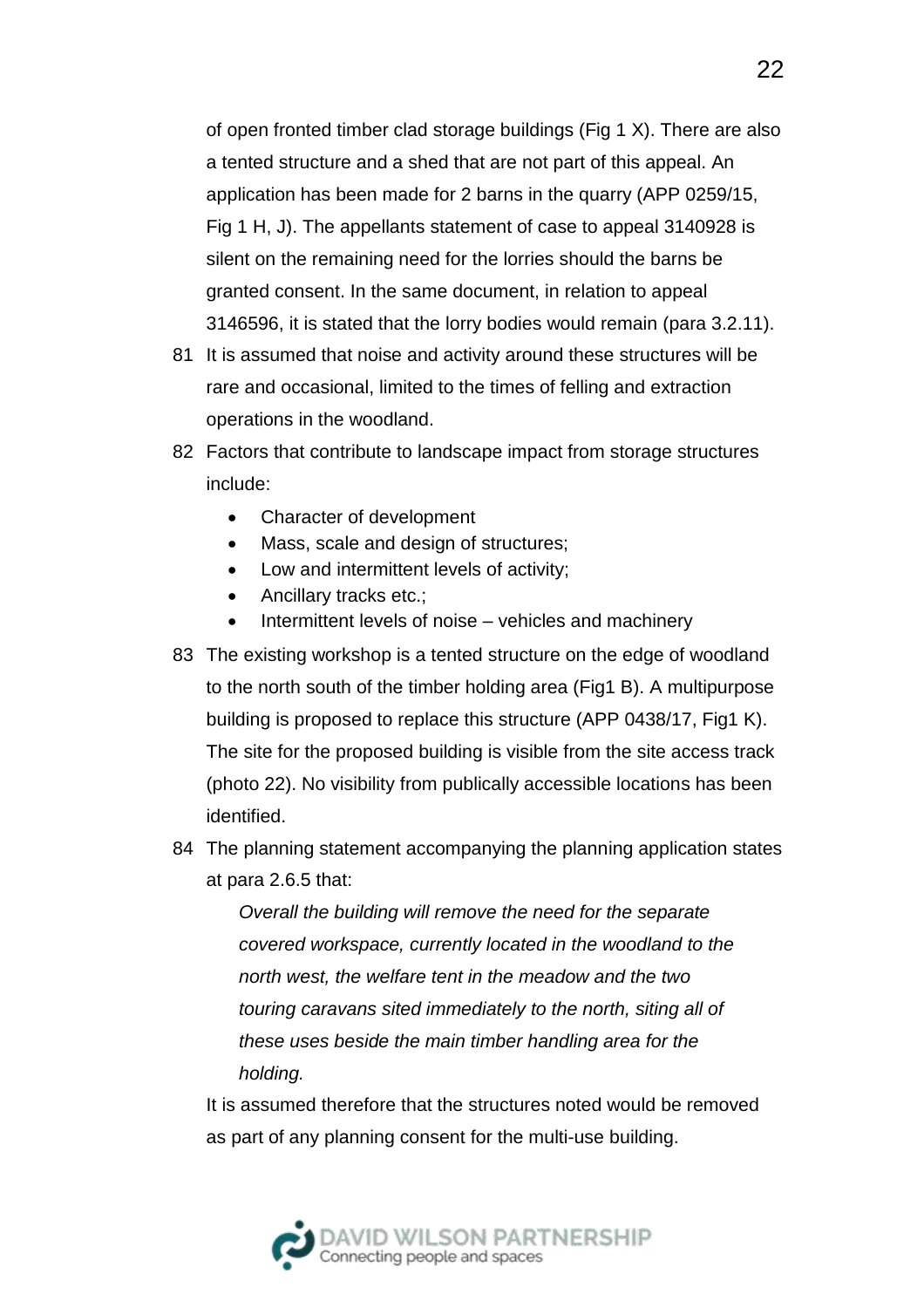- 85 Workshop units generate noise and activity during daylight hours. Their use could be considered to be akin to the levels of activity associated with light industry / crafts workshops.
- 86 Factors likely to contribute to landscape impact from workshop structures are:
	- Character of development
	- Mass, scale and design of structures;
	- Continuous and moderate levels of activity;
	- Ancillary tracks, storage, parking etc.;
	- Machinery noise during normal working hours
	- **Lighting**
- 87 A number of residential / amenity structures are also on site or

proposed. These are in the area around the timber holding area and in the meadow area. These include

- 2 caravans (Fig1 E1, E2) used seasonally as stated in APP0438 planning statement para2.5.4;
- The field kitchen (Fig1 A), used daily APP 0438 statement para 2.4.6;
- A yurt (Fig 1 D) used seasonally as stated in APP0438 planning statement para2.5.4;
- Compost toilets (Fig1 F, G).
- There is also a horsebox sauna in the meadow, but this is not part of the enforcement notice or this appeal (Fig 1 L),

The appellant's planning statement states that the 2 caravans and the field kitchen would be removed if the multi-use building were to be granted consent.

88 It is assumed that levels of activity will continue over weekends and after dark as well as during the working week.

## **Impacts of Development**

#### **Storage structures**

89 The structures include the existing timber and sheet material storage barns in the quarry (Fig 1 X), the existing lorry beds and the proposed storage barn in the quarry (Fig 1 C) and the proposed storage barns in the quarry (Fig1 H,I).

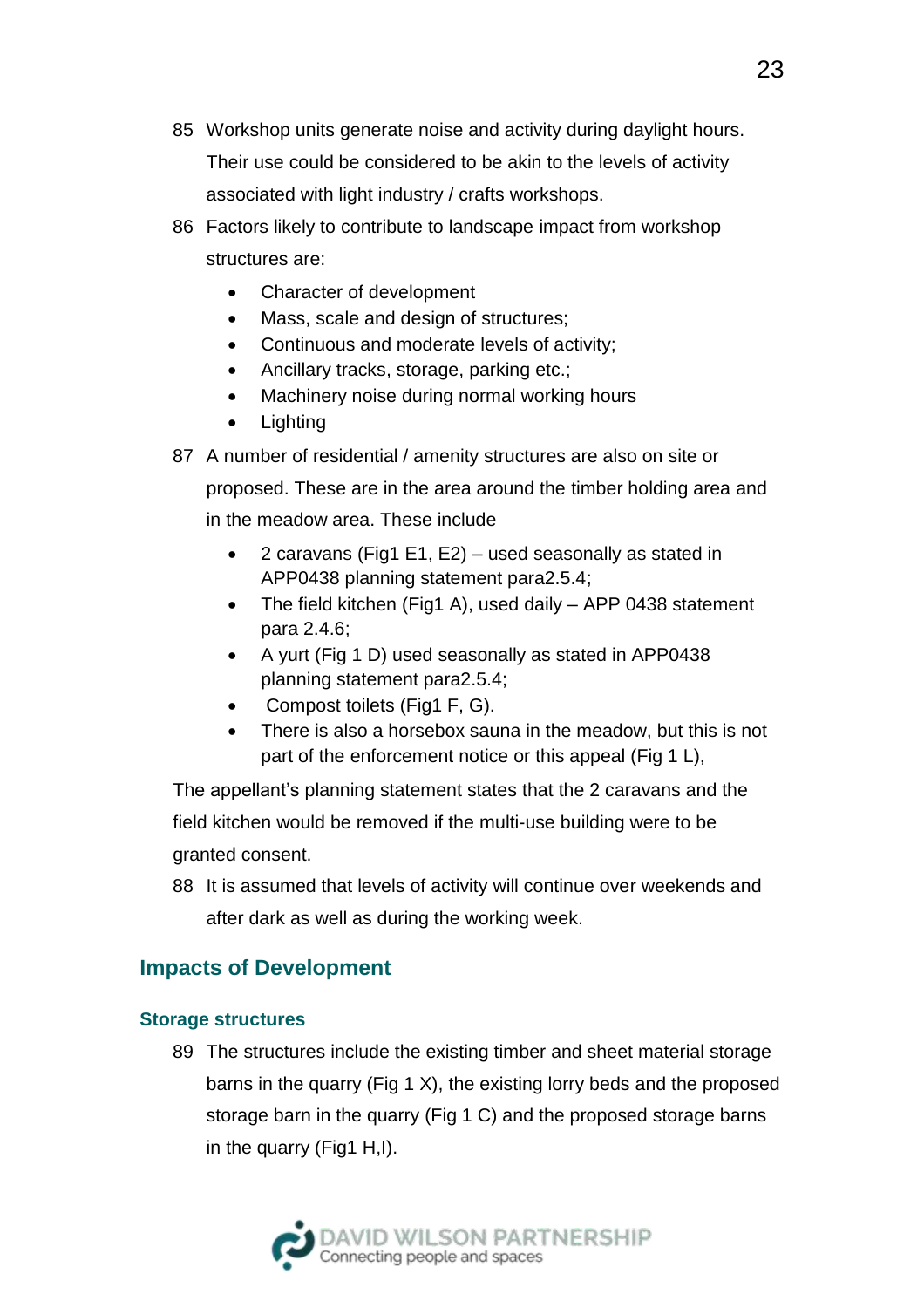- 90 The lorry beds have no vernacular context within the landscape. Similarly, there is little context for storage buildings within steep valley woodlands on Dartmoor. Within the host landscape character type and area, settlement pattern is of scattered houses and farms, along with nucleated villages often at crossing points (such as Harbourneford). There is no context for settled woodland.
- 91 The Dartmoor Design Guide sets out criteria for new agricultural building (CDXX pp50 – 54). The existing lorry bodies do not meet these requirements. The other proposed and existing structures in the quarry are of sheet materials and timber cladding. They would meet the requirements of the Design Guide in terms of materials and scale, but with the addition of the proposed barns, the quarry base would contain 6 structures, with differences in design and materials between them. The pattern of development in the local area would be changed as a result of the collection of structures, weakening the valued attribute of the patchwork pattern of landscape, farmland and small settlement within the host landscape character type. If removal of the lorry bodies were to be conditioned as part of a consent on the two barns, the situation would be slightly different. There would be less disparity between the design and materials in the structures, but the development of the quarry would still weaken the settlement pattern character of the local landscape. my overall assessment of the changes to local landscape character would remain the same.
- 92 There is unlikely to be much noise associated with storage functions of structures on site, except at times of woodland management operations. There is no requirement for lighting associated with storage.
- 93 Ancillary development includes woodland tracks (as those consented) and levels of activity limited to the periods around woodland management activities.
- 94 The character of the quarry itself site is fundamentally changed as a result of the existing and proposed development. The scale of change would be large, the development permanent. Effects would be limited

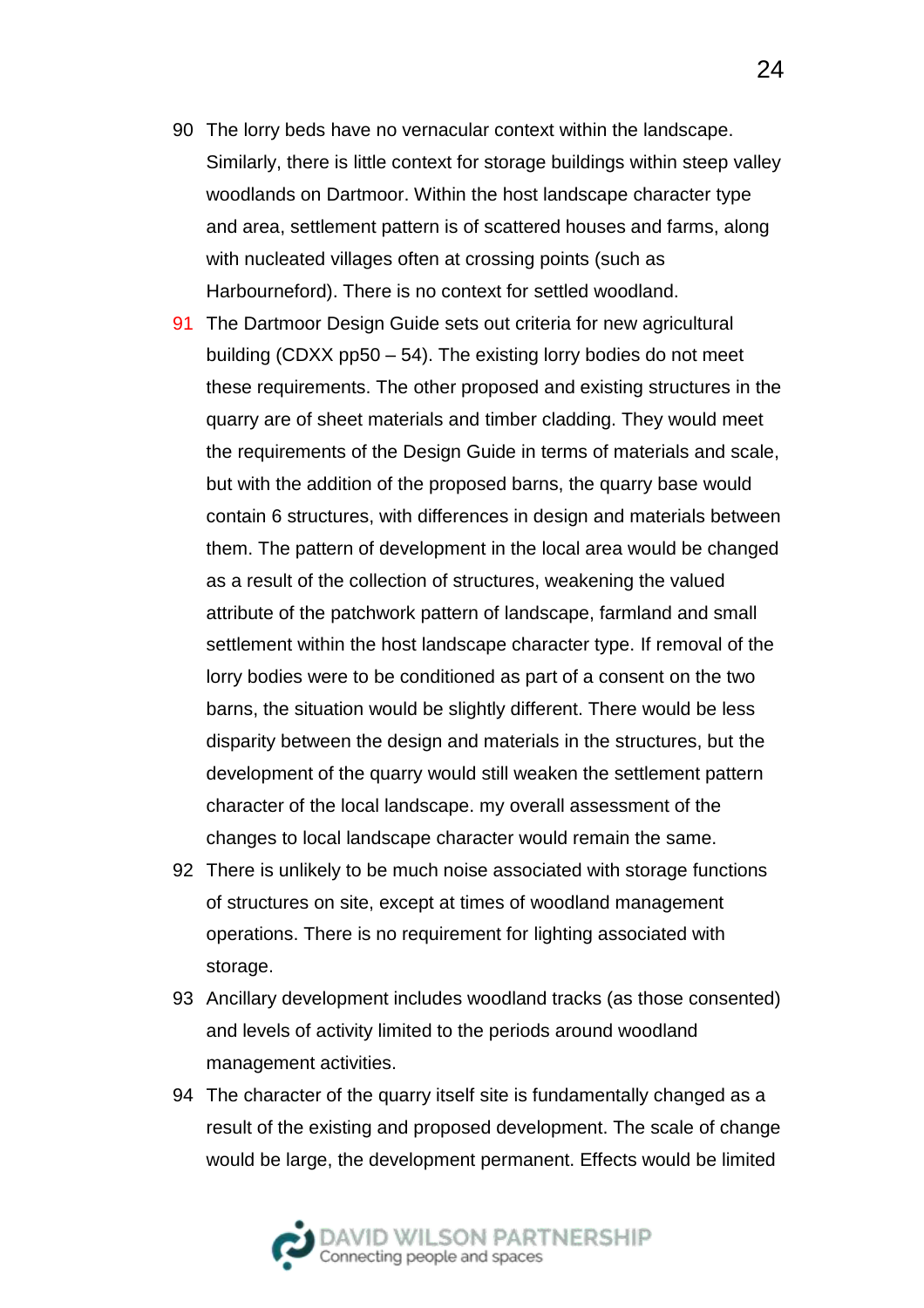to a small area contained within the quarry itself, as little activity or ancillary development is anticipated to spread into the surrounding woodland as a result of storage use. The overall magnitude of change would be **medium – low adverse**.

#### **Workshop Building**

- 95 An existing workshop tented structure is located close to the disused leat to the north of the hardstanding (Fig1 B). The proposed multi use building would be located to the south of the hardstanding (Fig 1K). Part of the proposed building's function is as a workshop for woodland crafts. The submitted planning statement suggests fairly low levels of activity (APP0438/17 paras 2.3.1 – 2.3.3), uses would be similar to a craft workshop or light industrial use. Levels of activity could be expected to be higher than for the storage spaces and may involve vehicle movement - the proposed workshop is some distance from the proposed tool store and timber store (in the quarry) so movement of people and materials through the woods is anticipated.
- 96 There is no context in the existing landscape for the tented structure. It would not meet the Design Guide criteria for a new agricultural building.
- 97 The proposed building is 2 storeys in height (6.95m to ridge), timber clad with sheet material roofing. It would fit the Design Guide criteria for new agricultural buildings in terms of materials, but the inclusion of windows would make it appear more industrial than agricultural. The residential use of the building would require building regulations approval. It is possible that the internal layout and external appearance would need to be altered to take account of these requirements. For example, an alternative means of escape from the dormitory may require the building to be larger or to include an external staircase.
- 98 Noise: The submitted planning statement suggests that noisy activities would take place in the building (APP 0438 para 2.6.2). It is not clear if the workshop activities would take place after dark or if any lighting is proposed.



25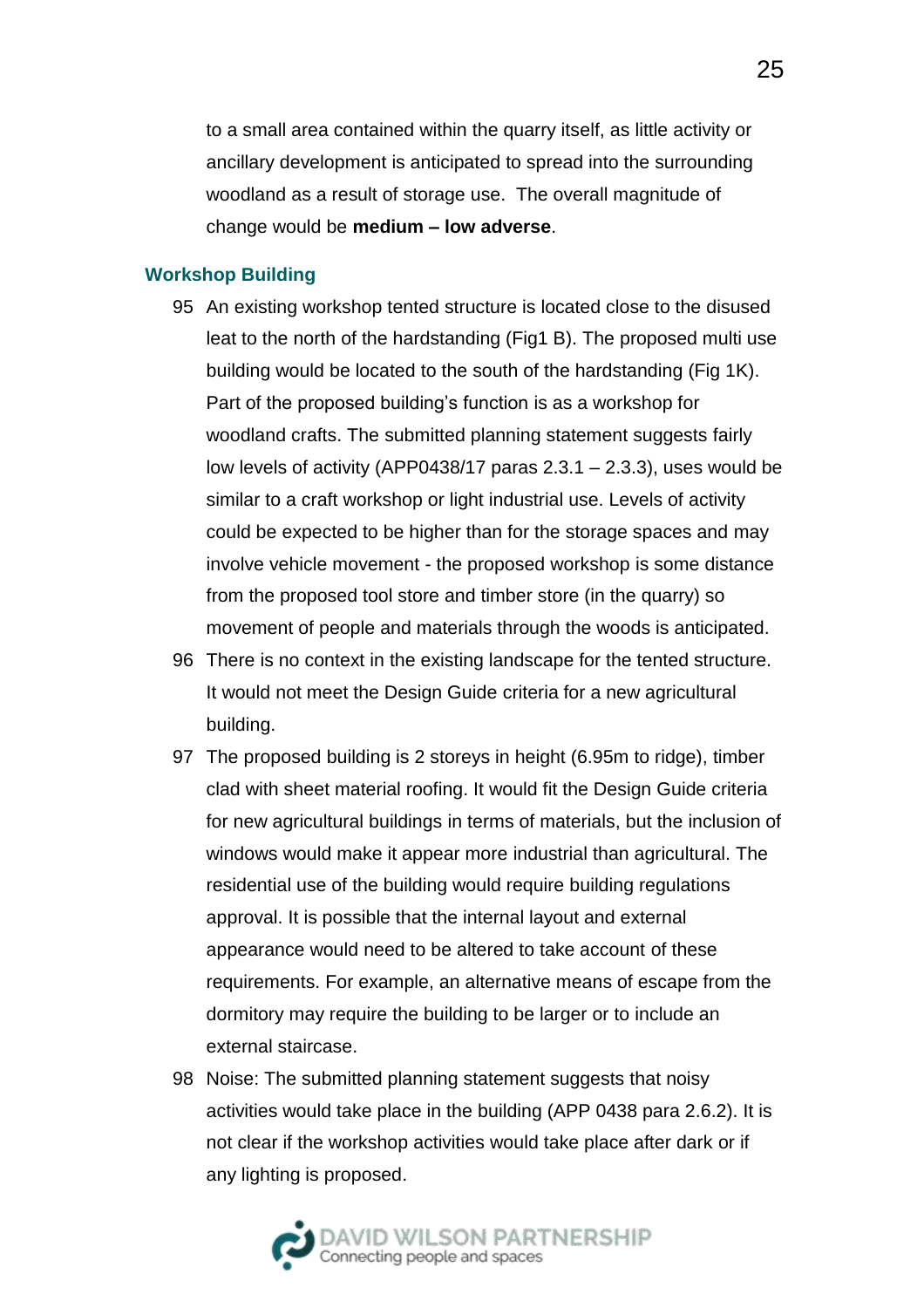- 99 The building would be a dominant new permanent element in an existing area of water meadow. The character of the meadow would be altered from one of unsettled, mediaeval pasture with high scenic quality and medium to high levels of tranquillity to one where modern human intervention was a prominent characteristic. Valued attributes, as described in the DLCA and referred to in DMD5 would be changed or lost, namely the pastoral character of the meadow would be lost and the strong mediaeval field pattern and patchwork pattern of farmland, woodland and small settlement would be diluted by the development.
- 100The scale of change would be **medium**, the baseline situation would be noticeably changed as a result of the proposed structure. The building is expected to be **permanent** and the most noticeable effects of the building and the activity associated with it would be **limited** to the woodland and water meadow area. Associated noise and possible light pollution, along with increased levels of activity on local roads could have an effect on the tranquillity of the local area. The presence of the building and the activity associated with it would result in reduced levels of tranquillity locally. Overall, the magnitude of change predicted would be **medium and adverse.**

#### **Residential and Welfare Uses**

- 101Structures intended for seasonal workers accommodation and facilities, as well as the education and training events on site, include the field kitchen (A, Fig 1); the platform and Yurt (D), two caravans (E), 2 compost toilets (F,G). Part of the proposed multi use building (K) would be for residential and welfare use. It would replace the Field Kitchen and 2 Caravans should it be consented. The horsebox sauna (L – not part of the enforcement notice) has not been considered as part of this assessment.
- 102The existing structures are spread through the meadow in the centre of the site. At the time of my visit the meadow was being grazed by sheep, but the space displays domestic qualities as well as the agricultural character of water meadow.

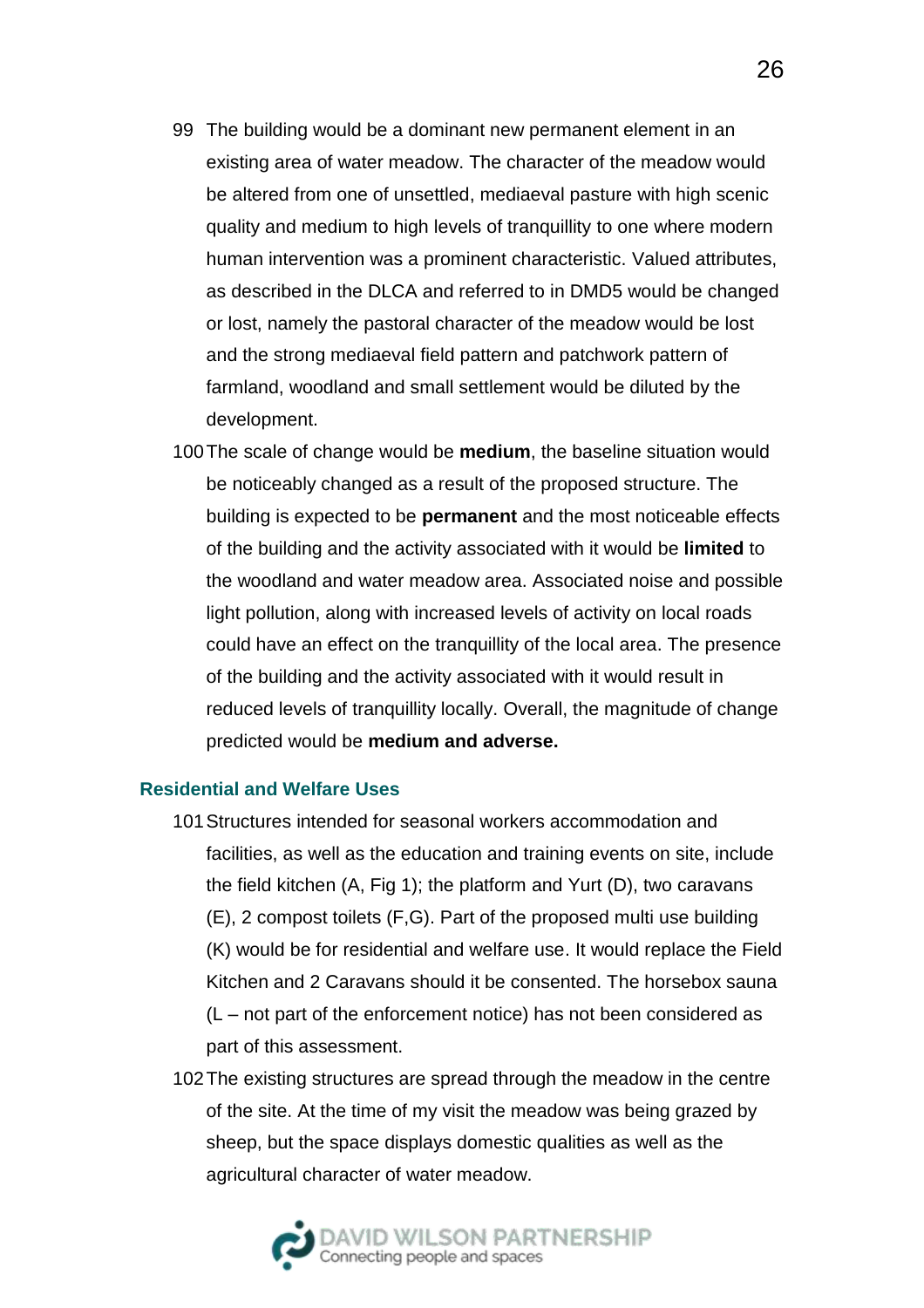- 103The character of settlement in the host character area and type is of farms or of nucleated settlements. The arrangement of structures on site does not conform to that prevailing character. Structures are widely spread within the meadow, with little delineation between residential space and pasture. The existing structures are of fabric and wood or are caravans. They do not follow the Dartmoor Design Guide in terms of materials, scale or design.
- 104The proposed multi use building is dealt with above. The proposed use of the building as a dormitory has resulted in a design that contains domestic elements within a structure that is otherwise agricultural in character. The inclusion of a chimney, small windows and roof lights turn this into an incongruous structure without context in the local landscape (APP0438/17. Elevations drawing).
- 105As well as the structures themselves, the by-products of residential use are a noticeable feature of the landscape. Domestic scale fencing (photo 9), a small garden area (photo 12) and improvised timber furniture all contribute to the domestic character of the space.
- 106Noise, activity and some light pollution are predicted as a result of human habitation of the water meadow. Some of these effects will spill out of the valley and be noticeable in the wider landscape, but it is anticipated that these effects will be permanent, but intermittent and of a small scale. The effects would be noticeable in a limited area around Harbourneford and at the top of the wooded valley.
- 107The existing residential development on site has led to a fundamental change to the character of the water meadow. The presence of residential structures and ancillary features are now prominent in the character of the landscape. Valued attributes, as described in the DLCA and referred to in DMD5 have been changed by development on the meadow: the pastoral character of the meadow, the strong mediaeval field pattern and patchwork pattern of farmland, woodland and small settlement have been diminished by the development and ancillary structures. The characteristics of a timeless, tranquil landscape with high scenic quality have been diluted.

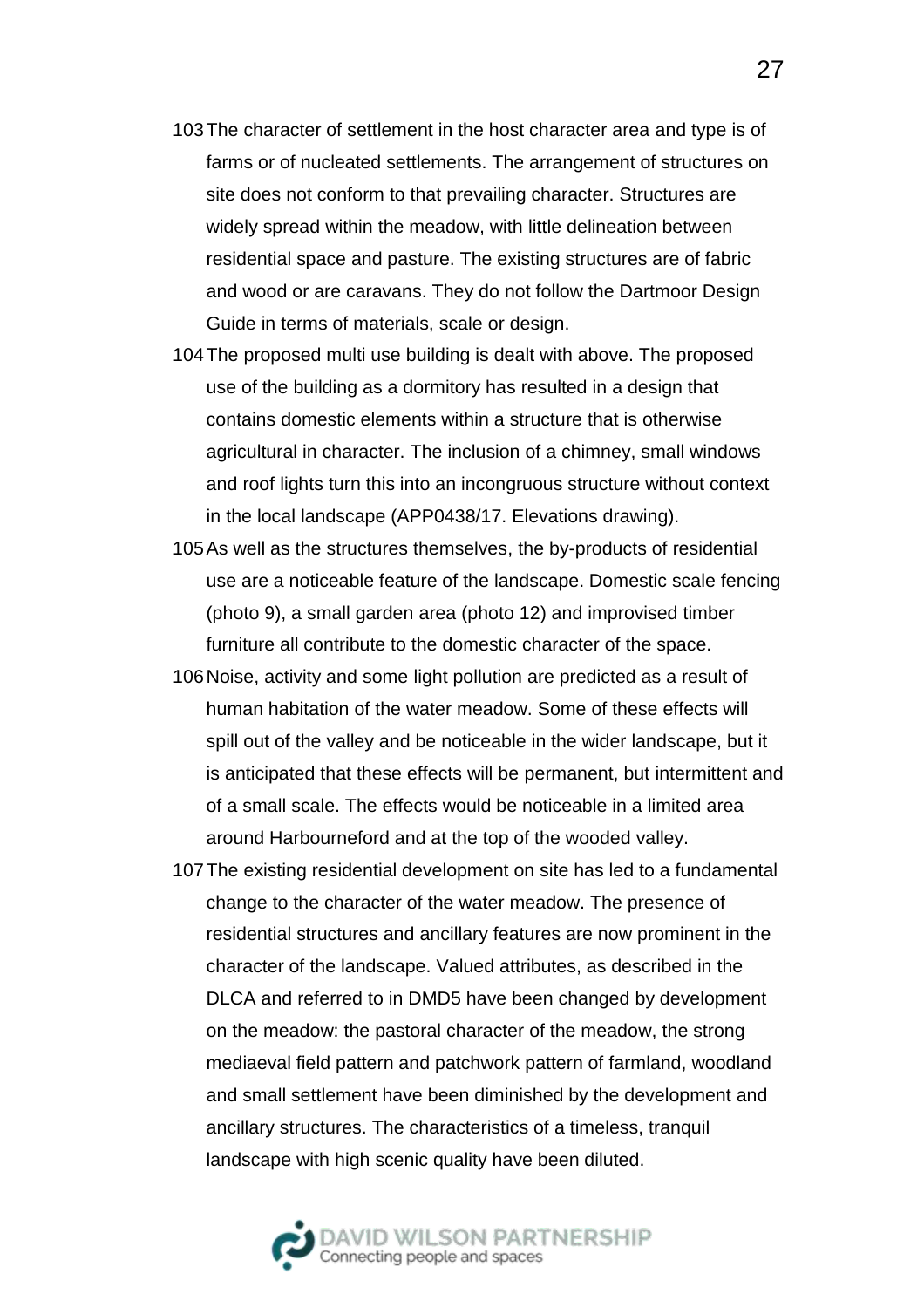- 108Noticeable changes to the baseline situation are evident, although the underlying character of the meadow is still discernible. The scale of change is **medium**. Change is predicted to be **permanent** and the changes to character affect a **limited** area of the woodland and meadow. Overall, the magnitude of change is assessed as **medium to low adverse.**
- 109APP 0438/17 proposes that the field kitchen and caravans would be removed if the new multi-purpose building were to go ahead. No reductions in the level of activity are predicted as a result of the proposed building. The impact of structures on water meadow character would be slightly reduced, but the reduction would be outweighed by the presence of a large new element in the landscape. The impact of development would be as for the multi-use building – **medium adverse**.

#### **Siting**

- 110The effects described are exacerbated by structures being spread around the woodland and meadow. At each of the three main locations, the qualities of tranquillity and naturalness are adversely affected. These detrimental effects diminish with distance from each location, but the presence of human activity is noticeable throughout the valley floor and open slopes of the woodland.
- 111 In my judgement, the siting of structures within the woodland or meadow has not mitigated the detrimental effects of development. Should structures be found to be necessary within the woodland, their siting and design could better mitigate harmful effects on the special qualities and character of the area.

#### **Summary of impacts**

112The proposed and existing storage structures in the quarry area would result in small to medium adverse magnitude of change to a landscape of medium to high quality, value and sensitivity to the type of change proposed. Overall, the effect of development is assessed as moderate to slight and adverse.

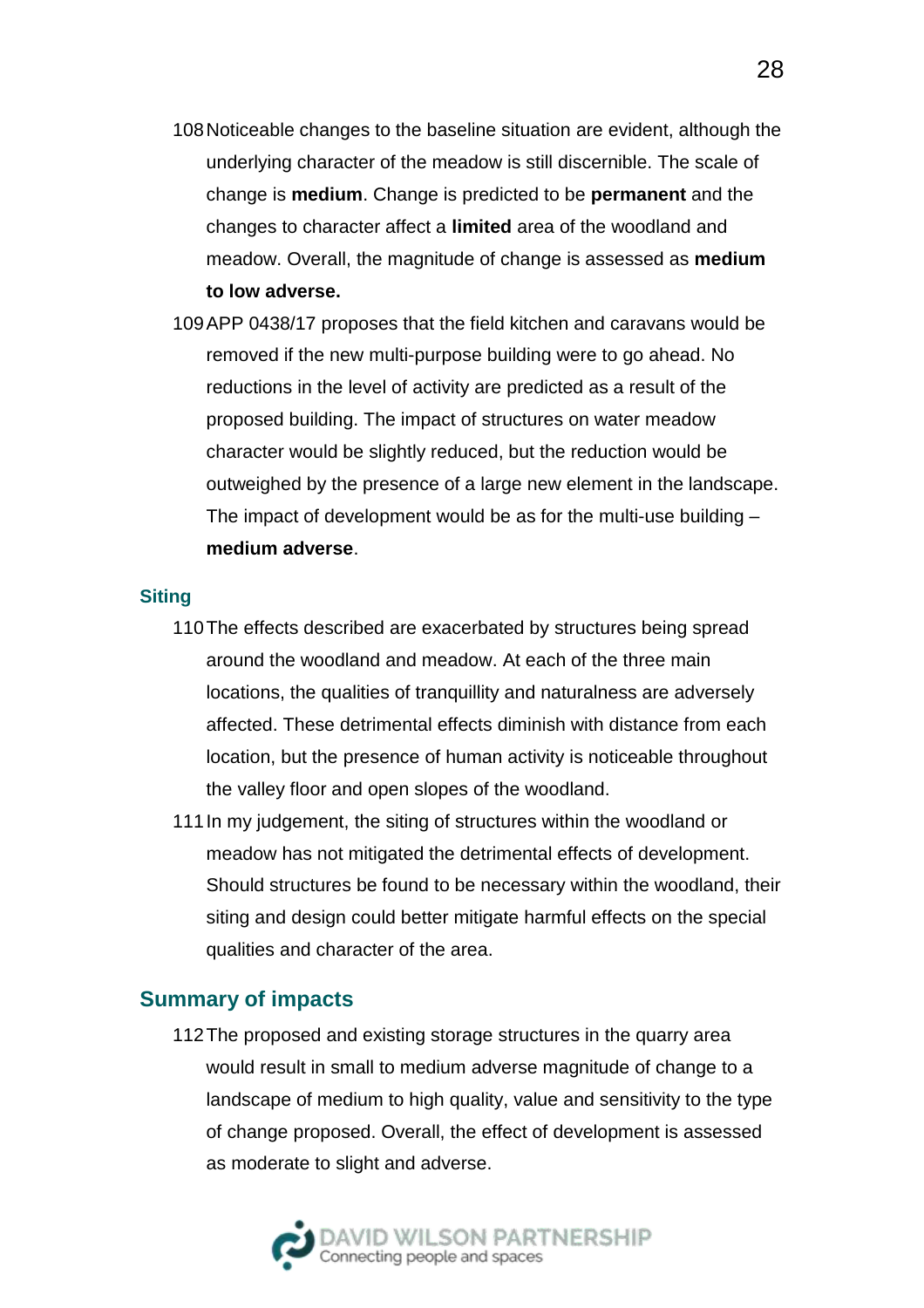- 113Proposed and existing workshop facilities in the meadow are predicted to result in medium adverse magnitude of change. The overall effect on a landscape of medium to high value is predicted as moderate adverse.
- 114Residential uses of the site (even on a part time basis) result in a magnitude of change to the site of medium to low adverse. The overall effect is assessed as moderate and adverse.
- 115These effects relate to the woodland and meadow. Adverse effects in the local area away from the site would be in relation to higher levels of activity on local roads, intermittent noise and light pollution. The magnitude of change would be low – negligible within a landscape of medium – high sensitivity. Overall effects are predicted to be slight and adverse.

# **Conclusion**

116The impacts described as a result of development in The Hillyfield are adverse and can be considered harmful to landscape character and the valued attributes of the local area. The area affected may be limited, but national and local policy is clear that within the National Park great weight is to be given to conservation and enhancement of landscape and scenic beauty. The developments at The Hillyfield neither conserve nor enhance scenic beauty nor landscape.

#### **Impacts on landscape character**

- 117The site is within a National Park, where landscape and scenic beauty are valued by the highest level of national designation. My own assessment is that the site itself is of high landscape value and medium to high sensitivity to change from the type of development existing on site and proposed.
- 118Change to landscape character as a result of the development already on site and that proposed are all predicted to be adverse in nature, resulting in harm to the character of the landscape on site and to the local landscape resource.

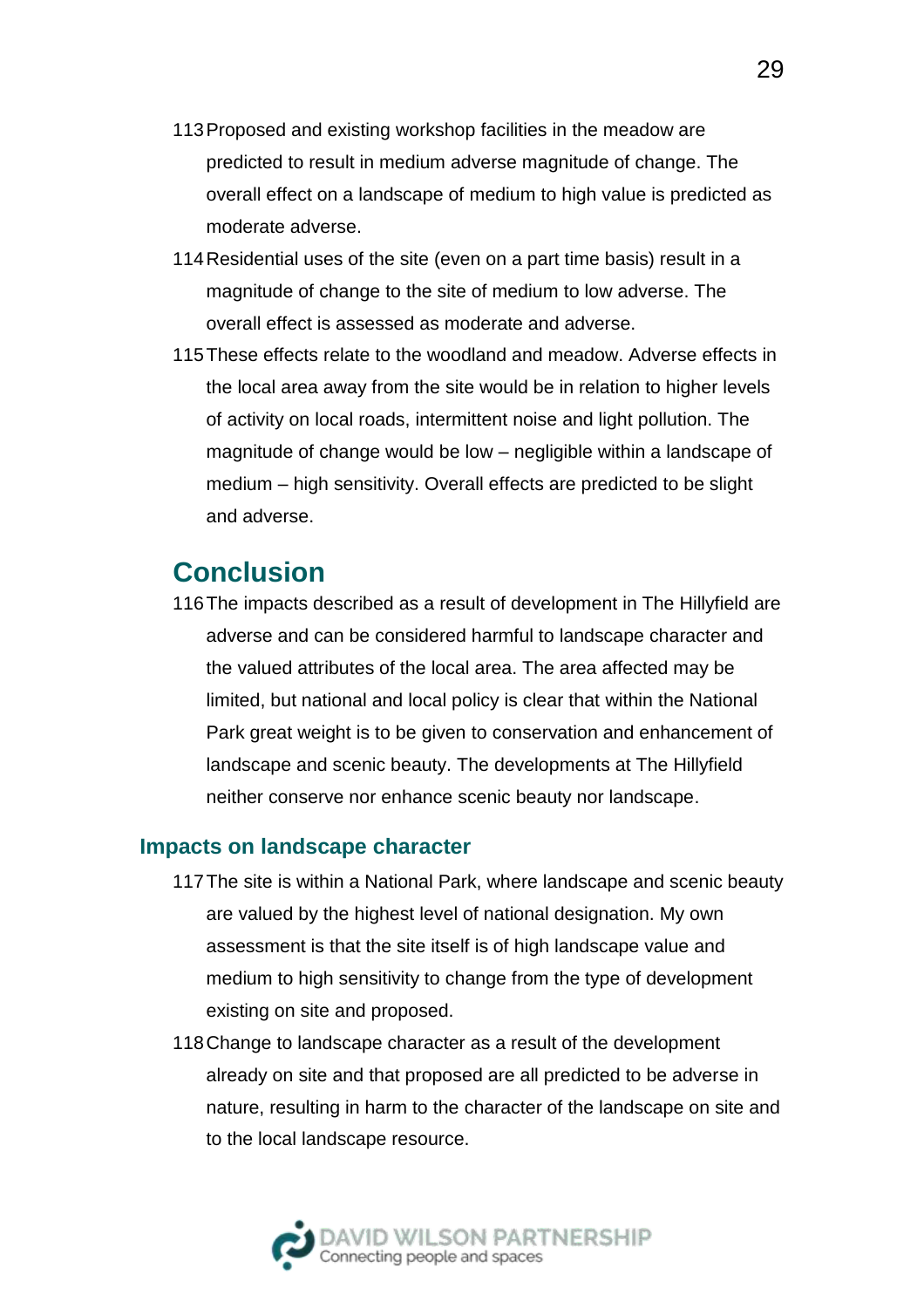- 119The proposals and existing development fail to conserve or enhance landscape character and scenic beauty, consideration of which is to be given great weight by para 115 of The Framework.
- 120Policy DMD1b of the DNPA local plan requires that the conservation and enhancement of the natural beauty, wildlife and cultural heritage will be given priority over other considerations. The existing and proposed developments on site neither conserve nor enhance those qualities.
- 121The developments on site do not respect or enhance the character and special qualities of the local landscape and woodland as required by DNPA policies COR1 and COR3. In the arrangement of structures on site, my judgement is that the development does not make the best sustainable use of the site and does not conserve or enhance local landscape character as required by policy COR4.
- 122Developments do not comply with the requirements of Policy DMD5, in that the valued attributes of the local landscape character are not respected in relation to pastoral character; strong medieval field pattern the pattern of development in the local area.

#### **Impacts on the qualities of local distinctiveness**

- 123The strong medieval pattern of development is one of the special qualities of the National Park. Locally distinctive patterns of development, vernacular design and the use of vernacular materials are key characteristics of the protected landscape. Through planning policy and supplementary design guidance, the DNPA seeks to conserve and enhance that local distinctiveness.
- 124In their layout, design, scale and materials, most of the existing structures on site do not conserve or enhance the locally distinctive character of the landscape, settlement pattern or building design and materials.
- 125Of the proposed buildings, the multi-use building does not reflect local distinctive qualities in terms of its design or location. The proposed barns do not reflect distinctive patterns of development.